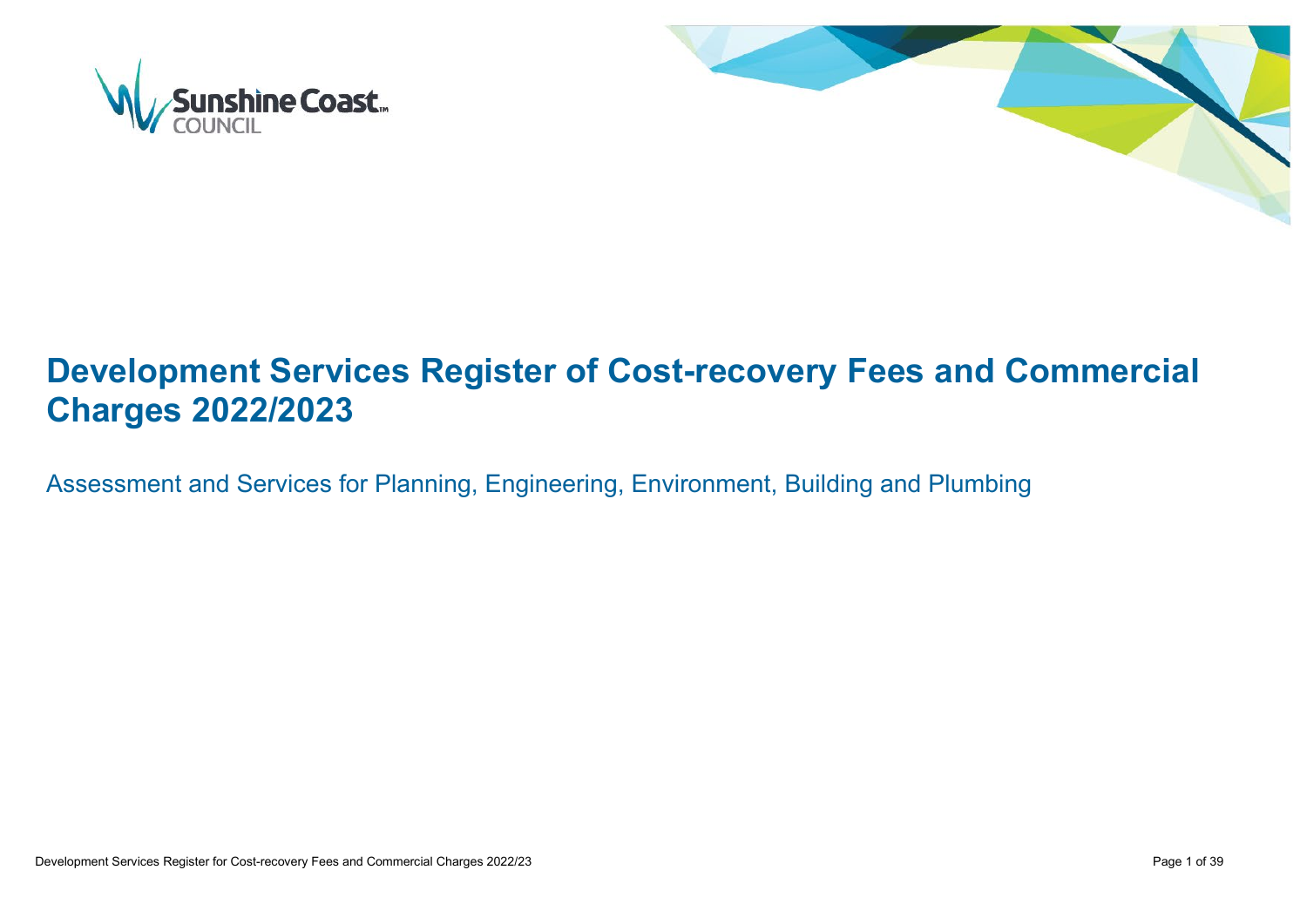## **Contents**

| 1.1 |  |
|-----|--|
| 1.2 |  |
| 1.3 |  |
| 1.4 |  |
| 1.5 |  |
| 1.6 |  |
| 1.7 |  |
| 1.8 |  |
| 1.9 |  |
|     |  |
| 2.1 |  |
| 2.2 |  |
| 2.3 |  |
| 2.4 |  |
| 2.5 |  |
| 2.6 |  |
| 2.7 |  |
|     |  |
| 3.1 |  |
| 3.2 |  |
| 3.3 |  |
|     |  |
| 4.1 |  |
| 4.2 |  |
| 4.3 |  |
|     |  |
| 5.1 |  |
| 5.2 |  |
|     |  |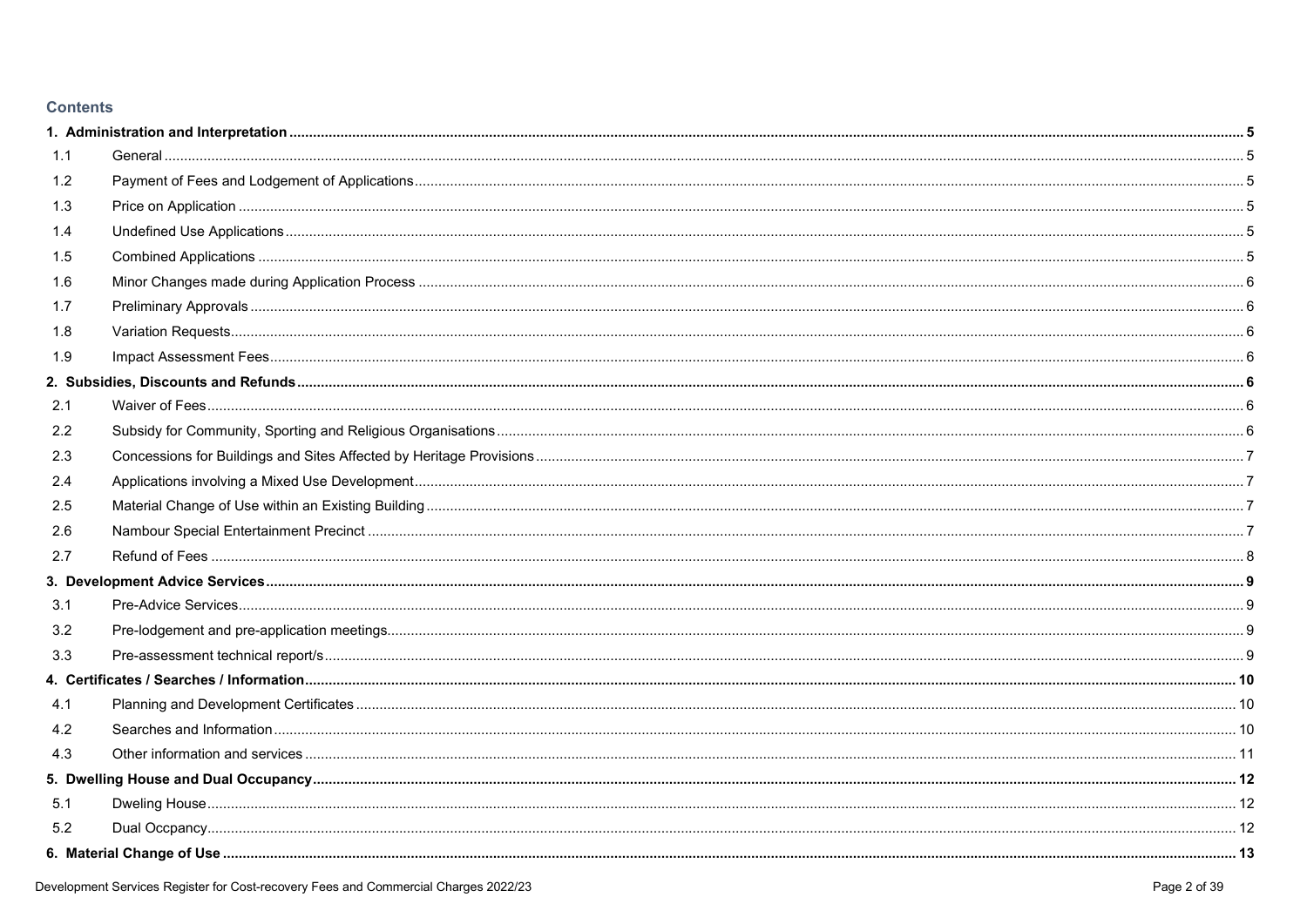| 6.1  |  |
|------|--|
| 6.2  |  |
| 6.3  |  |
| 6.4  |  |
| 6.5  |  |
| 6.6  |  |
| 6.7  |  |
| 6.8  |  |
|      |  |
|      |  |
| 8.1  |  |
| 8.2  |  |
|      |  |
| 9.1  |  |
|      |  |
| 10.1 |  |
| 10.2 |  |
| 10.3 |  |
| 10.4 |  |
| 10.5 |  |
| 10.6 |  |
| 10.7 |  |
| 10.8 |  |
| 10.9 |  |
|      |  |
| 11.1 |  |
| 11.2 |  |
| 11.3 |  |
|      |  |
| 12.1 |  |
| 12.2 |  |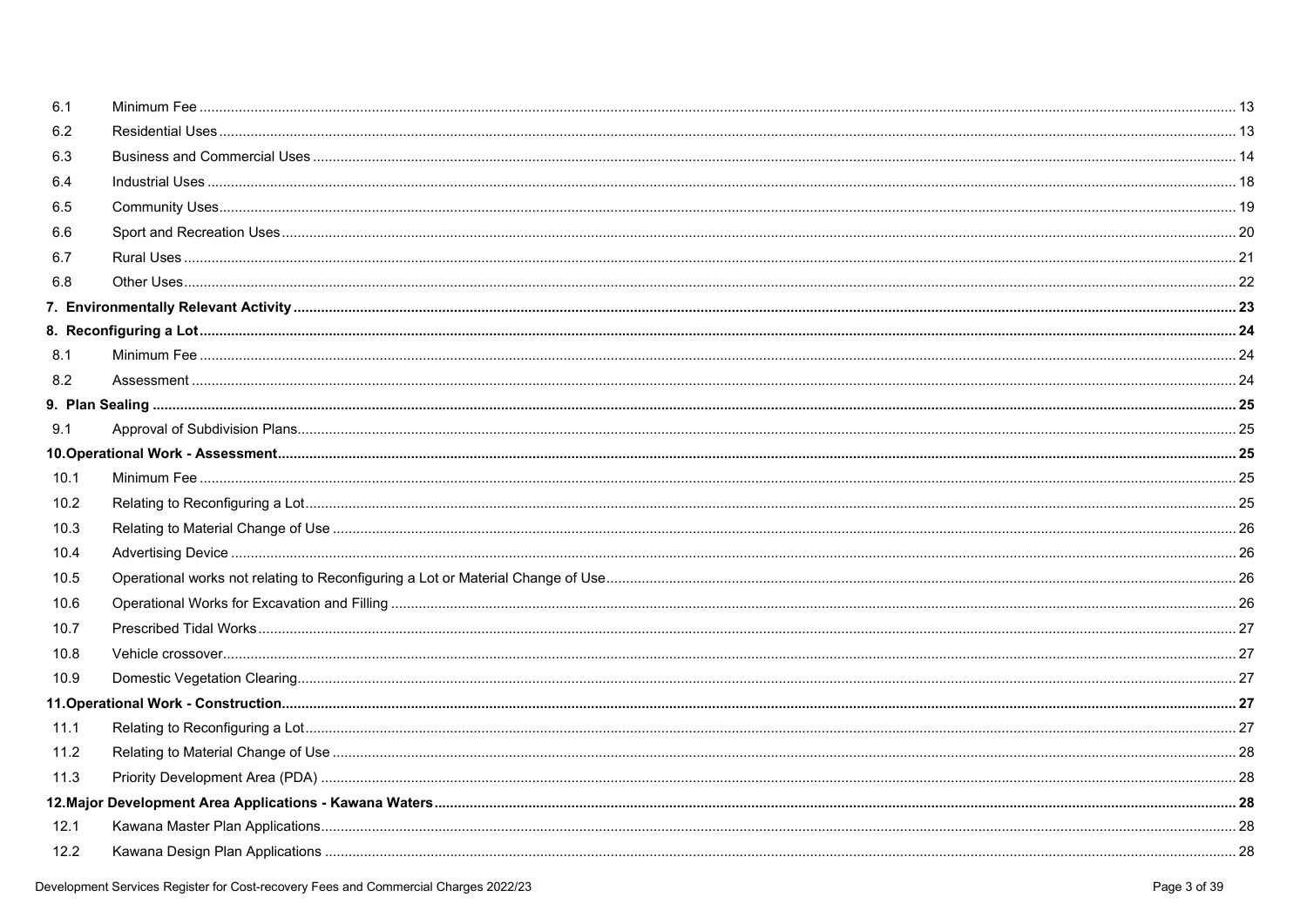| 12.3 |  |
|------|--|
| 12.4 |  |
|      |  |
| 13.1 |  |
| 13.2 |  |
| 13.3 |  |
|      |  |
| 14.1 |  |
| 14.2 |  |
| 14.3 |  |
|      |  |
| 15.1 |  |
| 15.2 |  |
| 15.3 |  |
| 15.4 |  |
| 15.5 |  |
| 15.6 |  |
| 15.7 |  |
| 15.8 |  |
|      |  |
| 16.1 |  |
| 16.2 |  |
| 16.3 |  |
| 16.4 |  |
| 16.5 |  |
| 16.6 |  |
| 16.7 |  |
| 16.8 |  |
|      |  |
| 17.1 |  |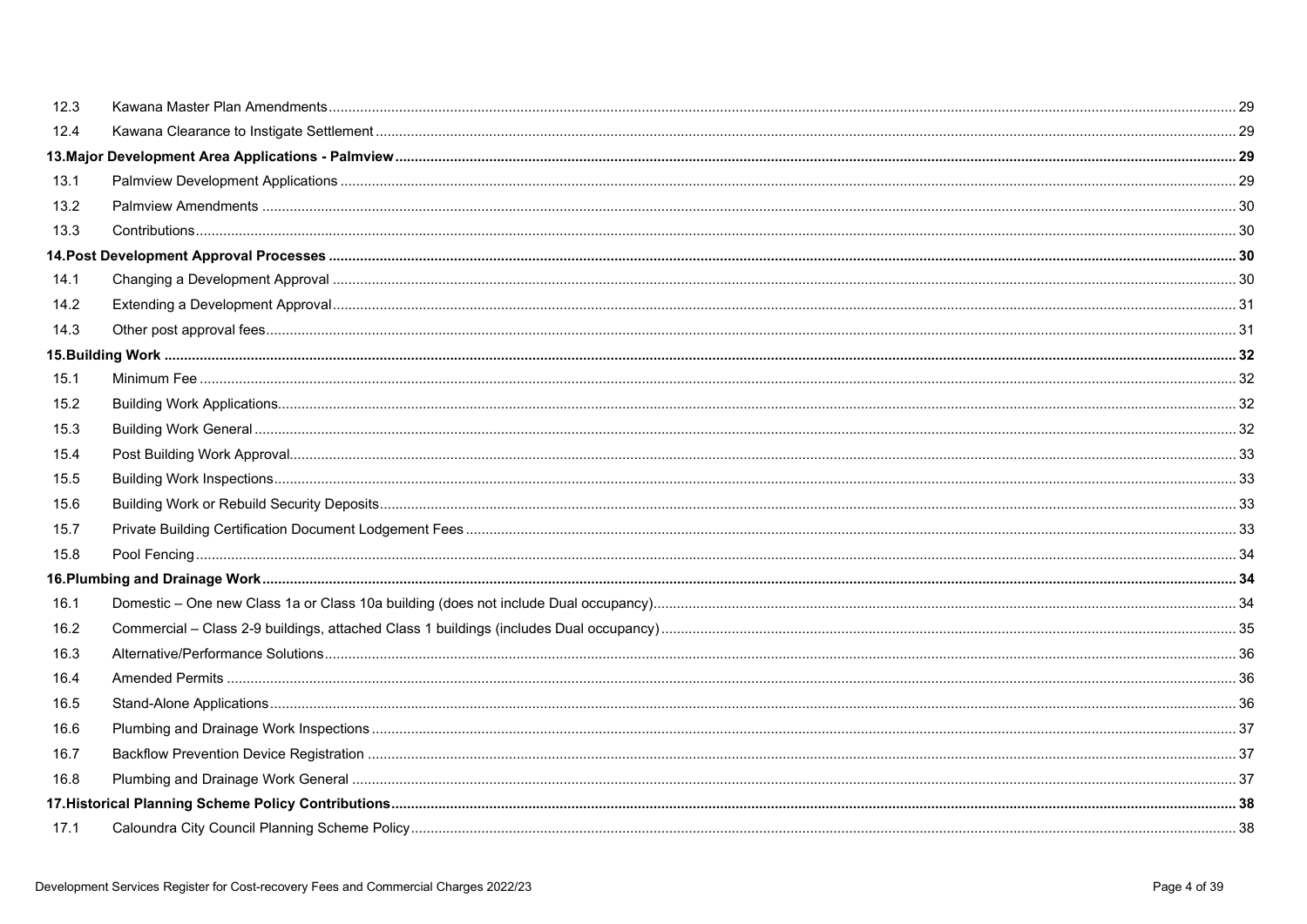# <span id="page-4-0"></span>**1. Administration and Interpretation**

#### <span id="page-4-1"></span>**1.1 General**

The Development Services Register of Cost-recovery Fees and Commercial Charges includes all fees and charges relevant for planning, engineering, environment, building and plumbing assessment and services.

All cost recovery fees within this Register have been adopted by council under Section 97 of the *Local Government Act 2009*. All commercial fees for the provision of services, which require a GST payment, have been adopted by council under Section 262(3)(c) of the *Local Government Act 2009*.

All fees, unless otherwise specified, are GST- exempt.

An applicant can only apply for a single fee adjustment under Sections 2.1 to 2.5. The highest reduction will apply.

# <span id="page-4-2"></span>**1.2 Payment of Fees and Lodgement of Applications**

Applicants are encouraged to lodge their application via council's online application service https://mycouncil.sunshinecoast.gld.gov.au/.

The *Planning Act 2016* requires that development applications lodged under the Development Assessment Rules be "properly made". The receipting of an application does not signify acceptance of the application as being properly made.

For any further information visit [www.sunshinecoast.qld.gov.au/development](http://www.sunshinecoast.qld.gov.au/development) or phone of dedicated development counter on 07 5475 PLAN.

# <span id="page-4-3"></span>**1.3 Price on Application**

For Material Change of Use and Reconfiguring a Lot applications with a fee calculation of \$200,000 or higher as per the fees identified in this Register – Price on Application (POA) fee to be determined by council having regard to the full details and plans of the proposal to be submitted with a written request for a fee quote prior to time of lodgement and an assessment will be undertaken to determine the applicable fee.

For other references to Price on Application (POA) in this Register - Fee to be determined by council having regard to the full details and plans of the proposal to be submitted with a written request for a fee quote prior to time of lodgement and an assessment will be undertaken to determine the applicable fee.

#### <span id="page-4-4"></span>**1.4 Undefined Use Applications**

Where an application type is not specifically provided for in this register or the application could not reasonably be included in a category that is provided in this register, the applicant is to provide plans of the proposal and this will be considered on its merits by council to determine the applicable fee.

#### <span id="page-4-5"></span>**1.5 Combined Applications**

Applications can be lodged at the same time involving more than one development type (e.g. Material Change of Use/Reconfiguring a Lot/Operational Work). Full fees are payable for each development type included in an application, except where a combined application for both Material Change of Use and associated Operational Work for a Dual Occupancy (assessed under council's FastTrack process). In this instance, only the Material Change of Use fee for a Dual Occupancy will be charged. Conditions apply - see section 1.1 General.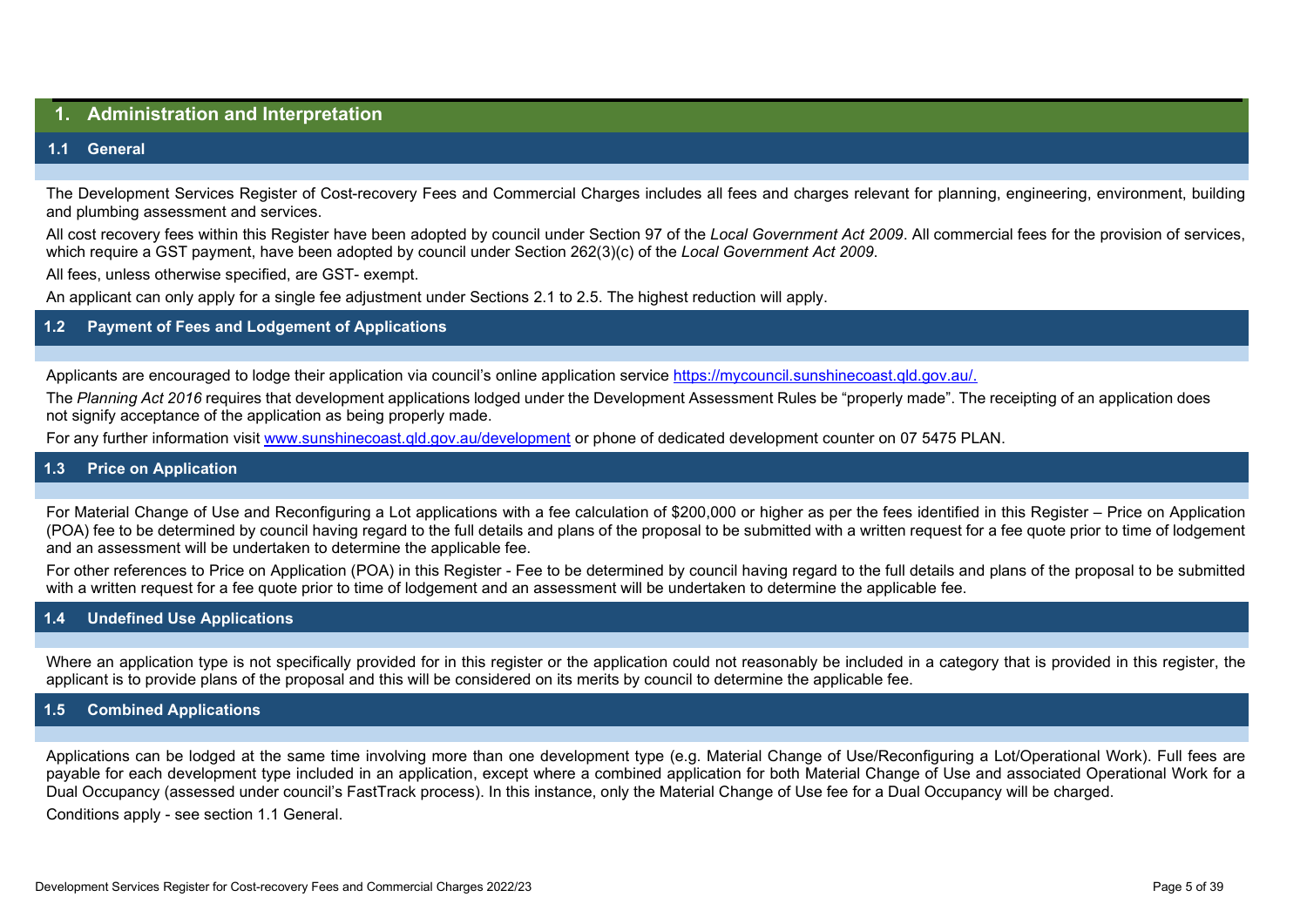## <span id="page-5-0"></span>**1.6 Minor Changes made during Application Process**

Where a minor change is made by the applicant (that is not a result of an Information Request) prior to the application being decided and the change results in an increase in the size or scale of the development or it increases the development yield (i.e. total use area, number of lots or Gross Floor Area), additional fees will be payable in accordance with the Fees and Charges outlined in the Register below.

#### <span id="page-5-1"></span>**1.7 Preliminary Approvals**

Applications involving a Preliminary Approval (other than a Variation Request) shall attract a fee based on the applicable uses or types of development (including predicted Reconfiguring a Lot) as for a development permit.

#### <span id="page-5-2"></span>**1.8 Variation Requests**

Applications for a Variation Request shall be 100% of the fees for the applicable uses or types of development (including predicted Reconfiguring a Lot). Where a variation request includes a development permit for a component of the development, no further fee is payable.

#### <span id="page-5-3"></span>**1.9 Impact Assessment Fees**

Fees listed in the register are for code assessment only.

The cost of an impact assessable application is set at a standard multiplier of 1.5 above the code assessable fee.

# <span id="page-5-4"></span>**2. Subsidies, Discounts and Refunds**

#### <span id="page-5-5"></span>**2.1 Waiver of Fees**

Any request to waive a development application fee, partially or in whole, must be made in writing prior to the lodgement of the application. This requires the applicant to provide significant justification that the fee is obviously unreasonable and will be considered on its merits by a delegated council officer.

Conditions apply - see section 1.1 General.

## <span id="page-5-6"></span>**2.2 Subsidy for Community, Sporting and Religious Organisations**

A non-profit, volunteer, charitable, community, sporting, religious organisation not in possession of a permanent liquor or gaming licence, or a surf lifesaving club (or similar organisation) in possession of a permanent liquor or gaming licence, is eligible for a 75% reduction in application fees.

In order for the organisation to be eligible as a volunteer, community, sporting or religious organisation, at the time of lodgement of the application, the organisation must provide current, verifiable written proof that the organisation is either registered with the Australian Taxation Office (ATO) as a charitable/non-profit organisation or, alternatively, is registered with the Office of Fair Trading under either the *Associations Incorporation Act 1981* or the *Corporations Act 2001*.

Conditions apply - see section 1.1 General.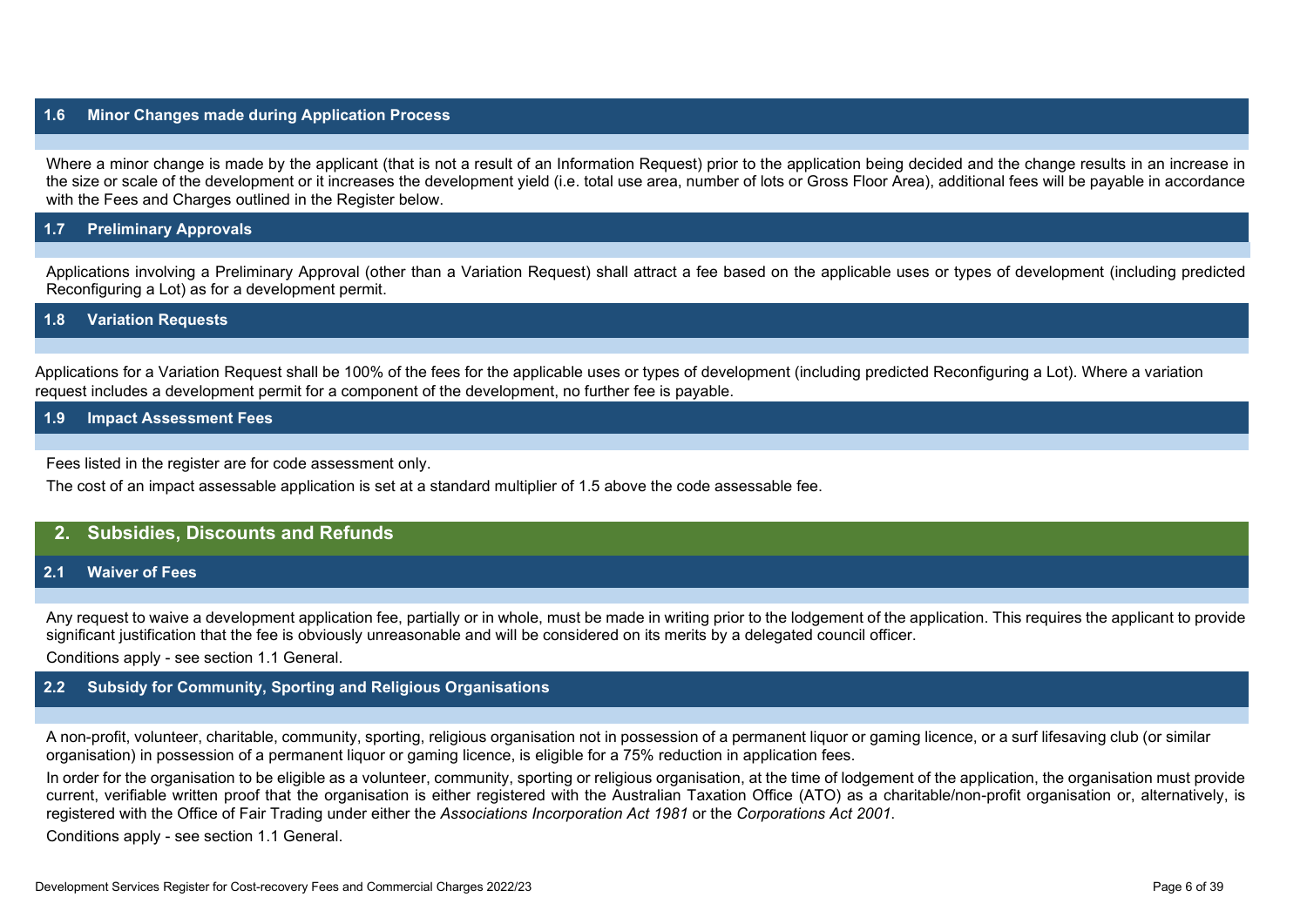# <span id="page-6-0"></span>**2.3 Concessions for Buildings and Sites Affected by Heritage Provisions**

Where a Material Change of Use or Building Work development application (excluding demolition, partial demolition or removal of a structure or place affected by the cultural heritage provisions of the *Sunshine Coast Planning Scheme 2014*) is required solely as a result of the heritage provisions of the *Sunshine Coast Planning Scheme 2014,* whether code or impact assessable, no fee shall apply to such an application.

### <span id="page-6-1"></span>**2.4 Applications involving a Mixed Use Development**

Fees for the application shall be the sum of the Primary Use fee plus 50% of the fees for each type of other use (e.g. Multiple Dwelling, Restaurant, Shops = Fee for Multiple Dwelling plus 50% of the fees for the Restaurant and Shops). Only applicable if uses are on the same site.

*Note*: *Primary Use is the use with the highest application fee. This fee does not apply to applications for preliminary approvals, including Variation Requests.* Conditions apply - see section 1.1 General.

## <span id="page-6-2"></span>**2.5 Material Change of Use within an Existing Building**

If an application involves a Material Change of Use within an existing building, the application fee shall be discounted by 25%.

Conditions apply - see section 1.1 General.

#### <span id="page-6-3"></span>**2.6 Nambour Special Entertainment Precinct**

Under the *Sunshine Coast Planning Scheme 2014*, the Nambour Special Entertainment Precinct can accommodate a range of business uses and entertainment activities. To help facilitate the music-based entertainment industry on the Sunshine Coast, if an application involves a Material Change of Use for a Theatre, Bar, Nightclub or Hotel use (as defined in the *Sunshine Coast Planning Scheme 2014*) located in the Nambour Special Entertainment Precinct, the application fee shall be discounted by 50%.

Conditions apply - see section 1.1 General.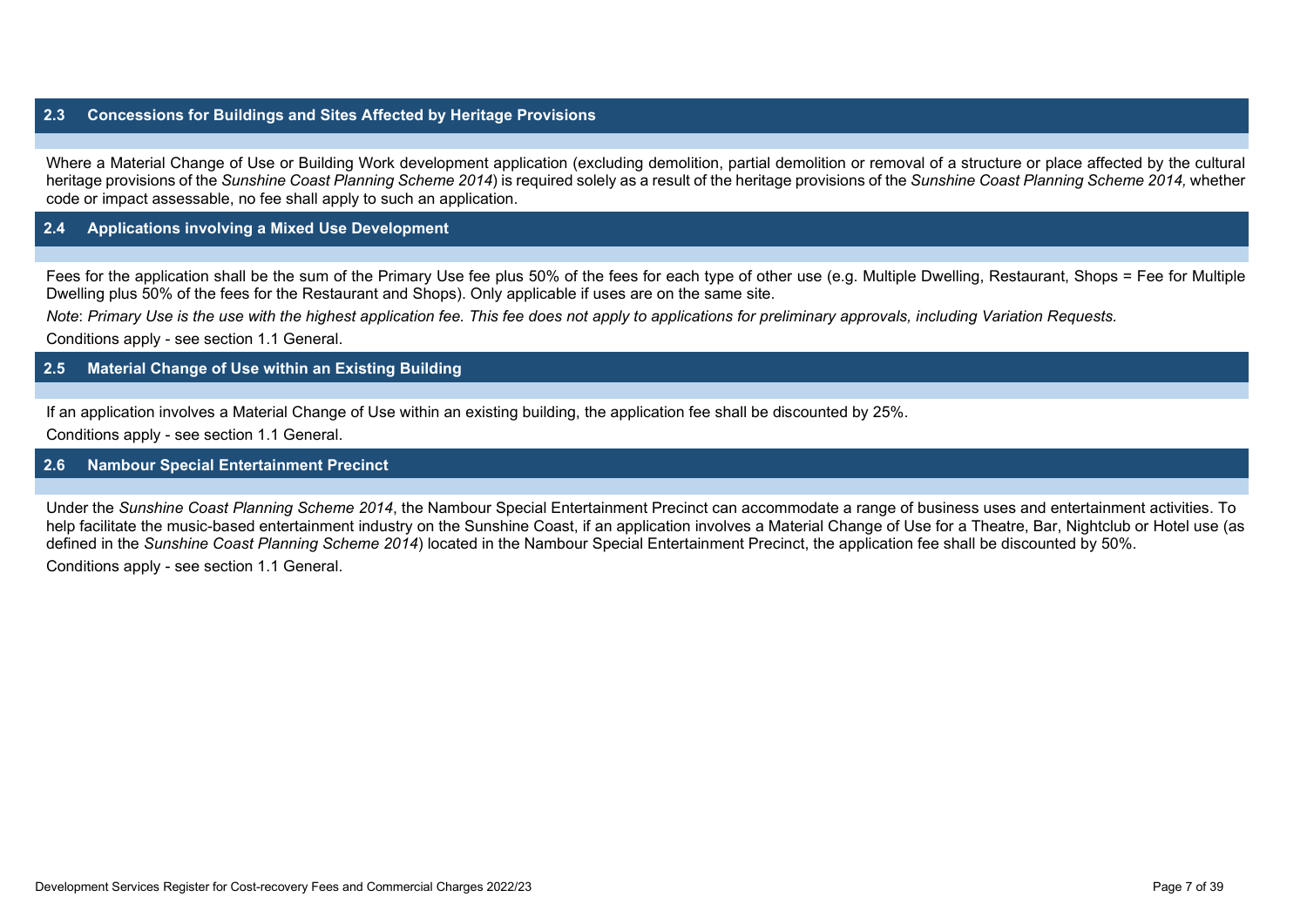<span id="page-7-0"></span>If a Material Change of Use, Reconfiguring a Lot, Operational Work and Building Work application is withdrawn before it is decided by council, a refund will be given depending on the application stage at the time of withdrawal as follows:

| <b>Relevant Period</b>                    | <b>Applicable Refund</b> |
|-------------------------------------------|--------------------------|
| <b>Application Part</b>                   | 90%                      |
| Information Request Part OR Referral Part | 60%                      |
| <b>Public Notification Part</b>           | 30%                      |
| Decision Part                             | 10%                      |

Where an application is changed during the assessment process, the applicable refund will be determined on its merits by council. Where a Changing a Development Approval application (minor or other change) is withdrawn before it is decided by council, the applicable refund will be determined on its merits by council. If a Concurrence Agency Referral is withdrawn before it is decided by council, a refund will be given depending on the application stage at the time of withdrawal as follows:

| <b>Relevant Period</b>              | <b>Applicable Refund</b> |
|-------------------------------------|--------------------------|
| <b>Referral Confirmation Period</b> | 90%                      |
| Information Request Period          | 60%                      |
| Referral Agency Assessment Period   | 10%                      |

If a Plumbing and Drainage application is withdrawn before it is decided by council or a permit cancelled, a refund will be given depending on the application stage at the time of withdrawal as follows:

| <b>Relevant Period</b> | <b>Applicable Refund</b> |                 |
|------------------------|--------------------------|-----------------|
|                        | <b>Fast Track</b>        | <b>Standard</b> |
| Application received   | 90%                      | 90%             |
| <b>RFI</b> Issued      | 60%                      | 60%             |
| Permit Issued          | 50%                      | <b>POA</b>      |

For any refund request due to over payment of fees by the applicant and not resulting from a fee calculation error by council, the over payment will be refunded with an administration fee of \$60 retained.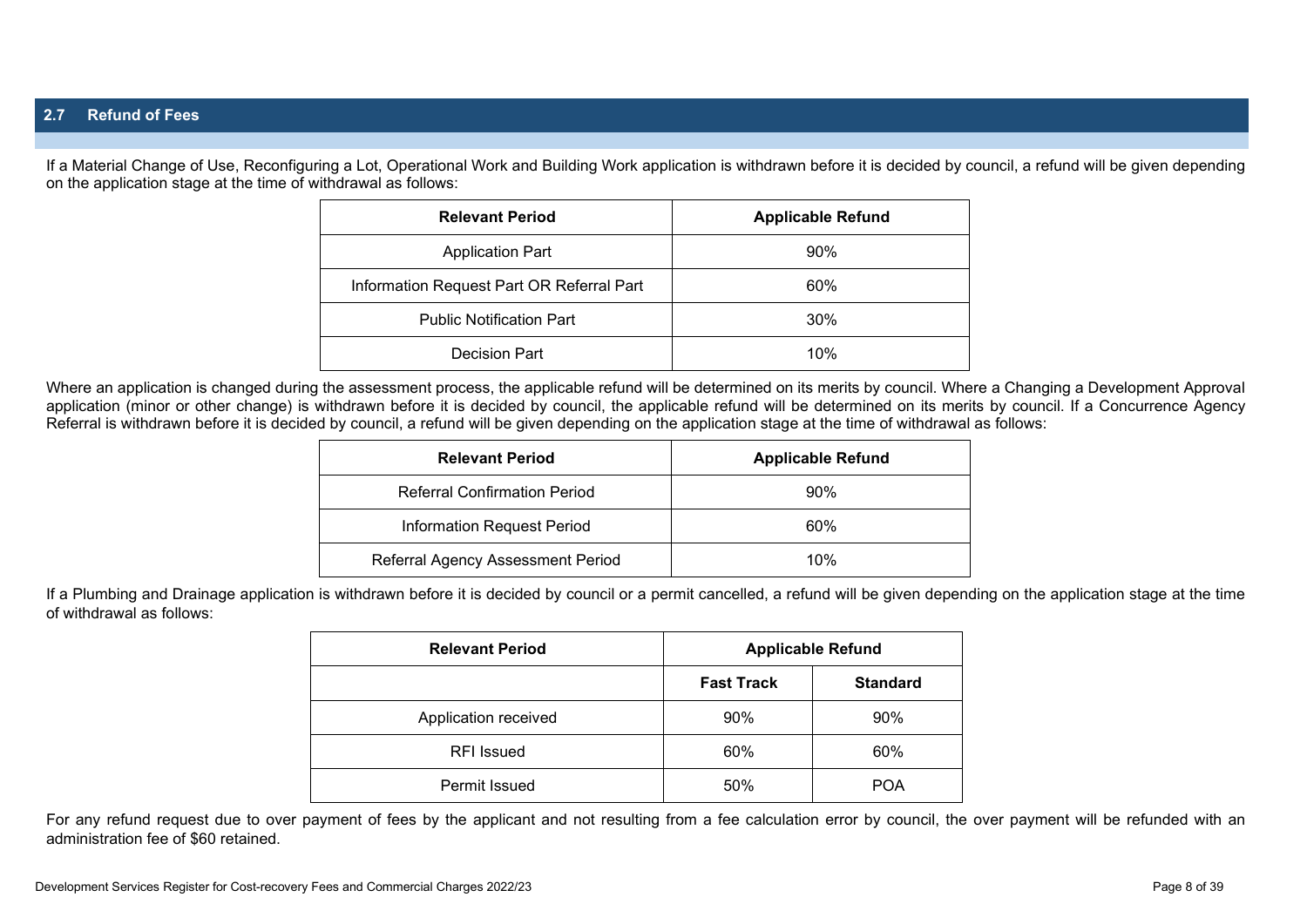# <span id="page-8-0"></span>**3. Development Advice Services**

#### <span id="page-8-1"></span>**3.1 Pre-Advice Services**

| 3.1.1 | Written advice * (fees include GST)                                                                                             | \$315 |
|-------|---------------------------------------------------------------------------------------------------------------------------------|-------|
| 3.1.2 | Town Planning appraisal * (fees include GST)                                                                                    | \$315 |
| 3.1.3 | Request for written advice of infrastructure charges/contributions estimate pre-development application stage                   | \$315 |
| 3.1.4 | Written advice in relation to council infrastructure in Priority Development Area (PDA) under the Economic Development Act 2012 | 565   |
|       | 3.2 Pre-lodgement and pre-application meetings                                                                                  |       |
|       |                                                                                                                                 |       |

## <span id="page-8-2"></span>3.2.1 Detailed pre-lodgement meeting – office based 1 hour meeting **S1,030** S1,030

Additional follow up meetings – per hour \$775

*Note: The detailed pre-lodgement meeting office-based fee can be subject to consideration of a discount application fee for the subsequent application, if this application*  satisfies all aspects of the pre-lodgement meeting notes provided. Applicants seeking a fee refund are required to pay the full fees at the time of lodgement of the subsequent application. A written request for a fee refund can be made prior to the decision of the subsequent application and an assessment will be undertaken by council to determine *if a refund is applicable. A maximum fee refund of \$990 is applicable for an office-based meeting*.

# 3.2.2 Detailed pre-lodgement meeting – on-site meeting (including travel time) \$2,060

*Note: The need for an on-site meeting will be required to be deemed suitable by council. The detailed pre-lodgement meeting on-site fee can be subject to consideration of a discount application fee for the subsequent application, if this application satisfies all aspects of the pre-lodgement meeting notes provided. Applicants seeking a fee refund*  are required to pay the full fees at the time of lodgement of the subsequent application. A written request for a fee refund can be made prior to the decision of the subsequent *application and an assessment will be undertaken by council to determine if a refund is applicable. A maximum fee refund of \$990 is applicable for an on-site meeting.*

<span id="page-8-3"></span>

| 3.2.3 | Personalised case management pre-application services (ranging from \$5,000 to \$10,000)                                                            |         |
|-------|-----------------------------------------------------------------------------------------------------------------------------------------------------|---------|
|       | 3.3 Pre-assessment technical report/s                                                                                                               |         |
|       |                                                                                                                                                     |         |
| 3.3.1 | Minor technical report (for smaller proposals e.g. simple bushfire, engineering reports)                                                            | \$570   |
| 3.3.2 | Standard technical report (for more complex proposals)                                                                                              | \$1.110 |
| 333   | Major technical report (for highly complex, major development proposals e.g. flooding assessment, ecological assessment,<br>infrastructure reports) | \$1.790 |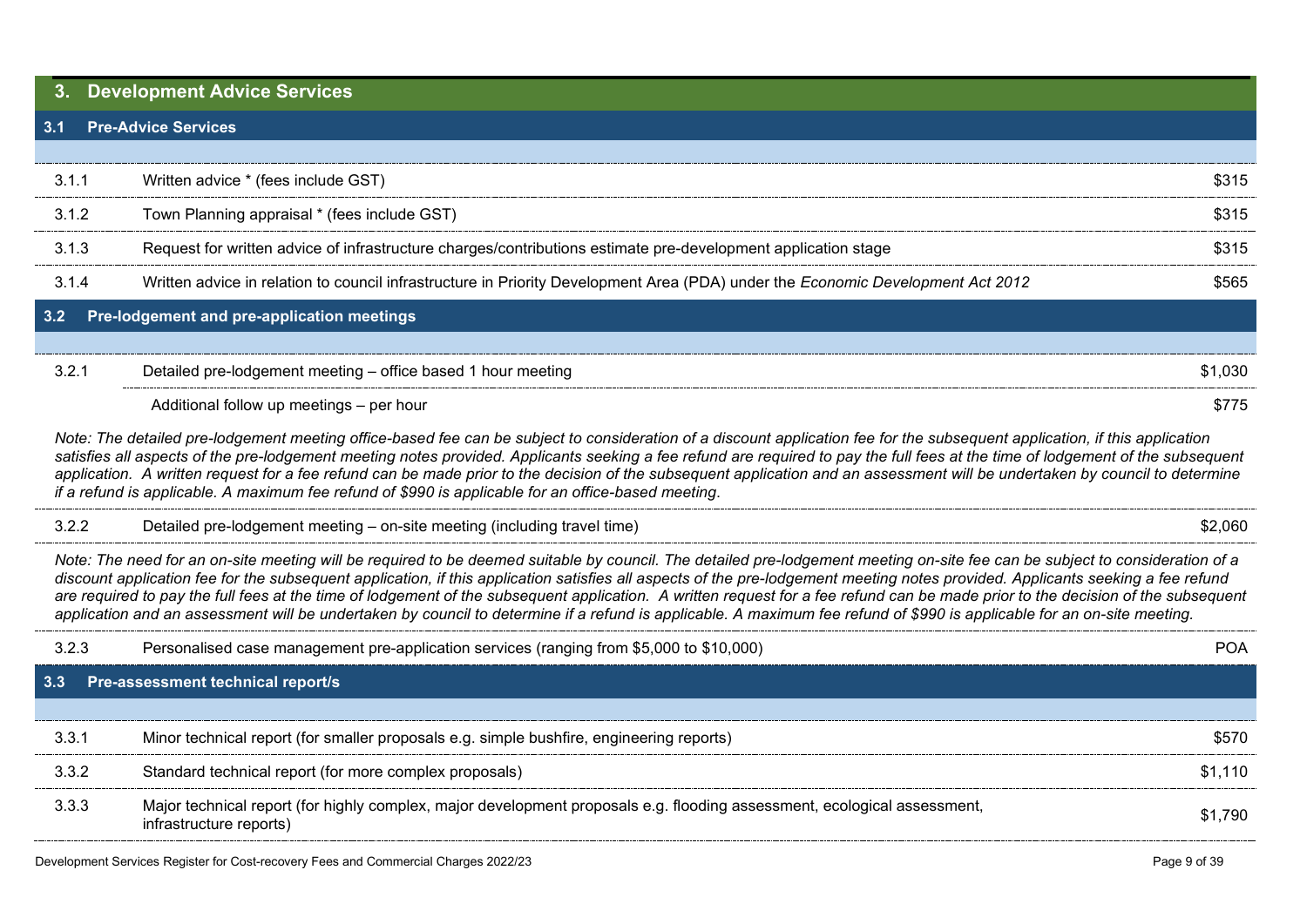<span id="page-9-2"></span><span id="page-9-1"></span><span id="page-9-0"></span>

|       | <b>Certificates / Searches / Information</b>                                                                                                        |            |
|-------|-----------------------------------------------------------------------------------------------------------------------------------------------------|------------|
| 4.1   | <b>Planning and Development Certificates</b>                                                                                                        |            |
|       |                                                                                                                                                     |            |
| 4.1.1 | Limited planning and development certificate                                                                                                        | \$250      |
| 4.1.2 | Standard planning and development certificate *                                                                                                     | \$745      |
| 4.1.3 | Full planning and development certificate (vacant site) *                                                                                           | \$1,615    |
| 4.1.4 | Full planning and development certificate (built site) *                                                                                            | \$4,740    |
|       | *Includes copy of latest planning decision or negotiated decision notice. Copies of other approvals available on request via file retrieval process |            |
| 4.2   | Searches and Information                                                                                                                            |            |
|       |                                                                                                                                                     |            |
| 4.2.1 | Property development notes                                                                                                                          | \$85       |
| 4.2.2 | Building records search (simple)                                                                                                                    | \$200      |
| 4.2.3 | Building records search (complex or large-scale development)                                                                                        | <b>POA</b> |
| 4.2.4 | Plumbing records search (domestic)                                                                                                                  | \$90       |
| 4.2.5 | Plumbing records search (commercial)                                                                                                                | \$265      |
| 4.2.6 | Charge for retrieval of file documents, which includes decision notice/permit, approved plans, referenced documents and certificates:               |            |
|       | Per file and limited to A4 and A3 sized plan copies only                                                                                            |            |
|       | File created in 2006 or older                                                                                                                       | \$170      |
|       | File created in 2007 or newer                                                                                                                       | \$105      |
|       | Copying of plans or documents larger than A3 size                                                                                                   | <b>POA</b> |
| 4.2.7 | 'As Constructed' Drainage Plans for each property or for each building where multiple buildings:                                                    |            |
|       | Base fee (includes 1 by A4 plan copy only)                                                                                                          | \$60       |
|       | Plus per additional plan copied                                                                                                                     | \$20       |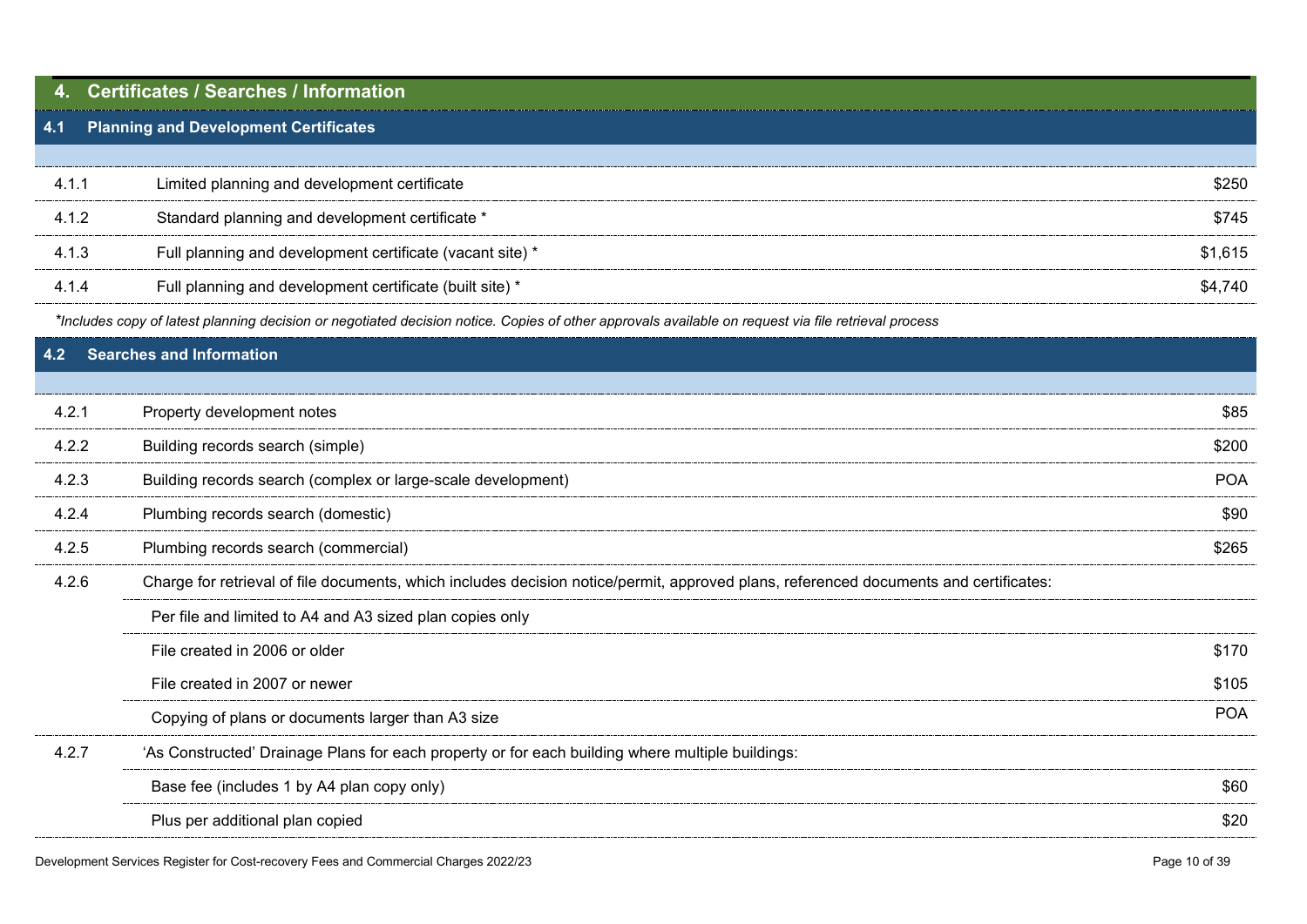<span id="page-10-0"></span>

| 4.2.8  | Request for Building Certificate of Occupancy                                                                                                                                                                                                                                                                                                                                                                                                                                                                                                                                    | \$75                                                 |
|--------|----------------------------------------------------------------------------------------------------------------------------------------------------------------------------------------------------------------------------------------------------------------------------------------------------------------------------------------------------------------------------------------------------------------------------------------------------------------------------------------------------------------------------------------------------------------------------------|------------------------------------------------------|
| 4.2.9  | Request for Plumbing Inspection Certificate                                                                                                                                                                                                                                                                                                                                                                                                                                                                                                                                      | \$75                                                 |
| 4.2.10 | Administration fee to be retained where cancelling a written advice, a search, or other similar service                                                                                                                                                                                                                                                                                                                                                                                                                                                                          | \$200                                                |
| 4.2.11 | Administration fee to be retained where cancelling a file retrieval requests or other similar services that have a scheduled fee of under<br>\$200                                                                                                                                                                                                                                                                                                                                                                                                                               | \$60                                                 |
| 4.2.12 | All other administration fees                                                                                                                                                                                                                                                                                                                                                                                                                                                                                                                                                    | \$200                                                |
| 4.3    | <b>Other information and services</b>                                                                                                                                                                                                                                                                                                                                                                                                                                                                                                                                            |                                                      |
| 4.3.1  | <b>Exemption Certificate:</b>                                                                                                                                                                                                                                                                                                                                                                                                                                                                                                                                                    |                                                      |
|        | Minimum fee OR                                                                                                                                                                                                                                                                                                                                                                                                                                                                                                                                                                   | \$980                                                |
|        | Maximum fee (whichever is the greater)                                                                                                                                                                                                                                                                                                                                                                                                                                                                                                                                           | 25% of applicable fee<br>for proposed<br>development |
| 4.3.2  | Superseded Planning Scheme request                                                                                                                                                                                                                                                                                                                                                                                                                                                                                                                                               | \$2,185                                              |
| 4.3.3  | Preparation of an infrastructure agreement:                                                                                                                                                                                                                                                                                                                                                                                                                                                                                                                                      |                                                      |
|        | Minor infrastructure agreement (such as an adopted infrastructure charge or car parking contribution)                                                                                                                                                                                                                                                                                                                                                                                                                                                                            | \$1,010                                              |
|        | Other infrastructure agreement and/or deed of variation                                                                                                                                                                                                                                                                                                                                                                                                                                                                                                                          | <b>POA</b>                                           |
| 4.3.4  | External expert consultant fees (including any associated legal costs)                                                                                                                                                                                                                                                                                                                                                                                                                                                                                                           | <b>POA</b>                                           |
|        | Note: The cost of external expert consultant fees (including any associated legal costs) for any assessment or advice required by council in<br>consideration of an application or submission and/or technical report and/or infrastructure agreement (including an amendment, variation, novation<br>or similar) will be charged to the applicant, including re-submissions. The applicant will be consulted prior to engagement of an external expert. The<br>cost for any external experts must be paid to council prior to council's final determination of the application. |                                                      |
| 4.3.5  | Extracts and Visualisation of Council 3D Model                                                                                                                                                                                                                                                                                                                                                                                                                                                                                                                                   | <b>POA</b>                                           |
|        |                                                                                                                                                                                                                                                                                                                                                                                                                                                                                                                                                                                  |                                                      |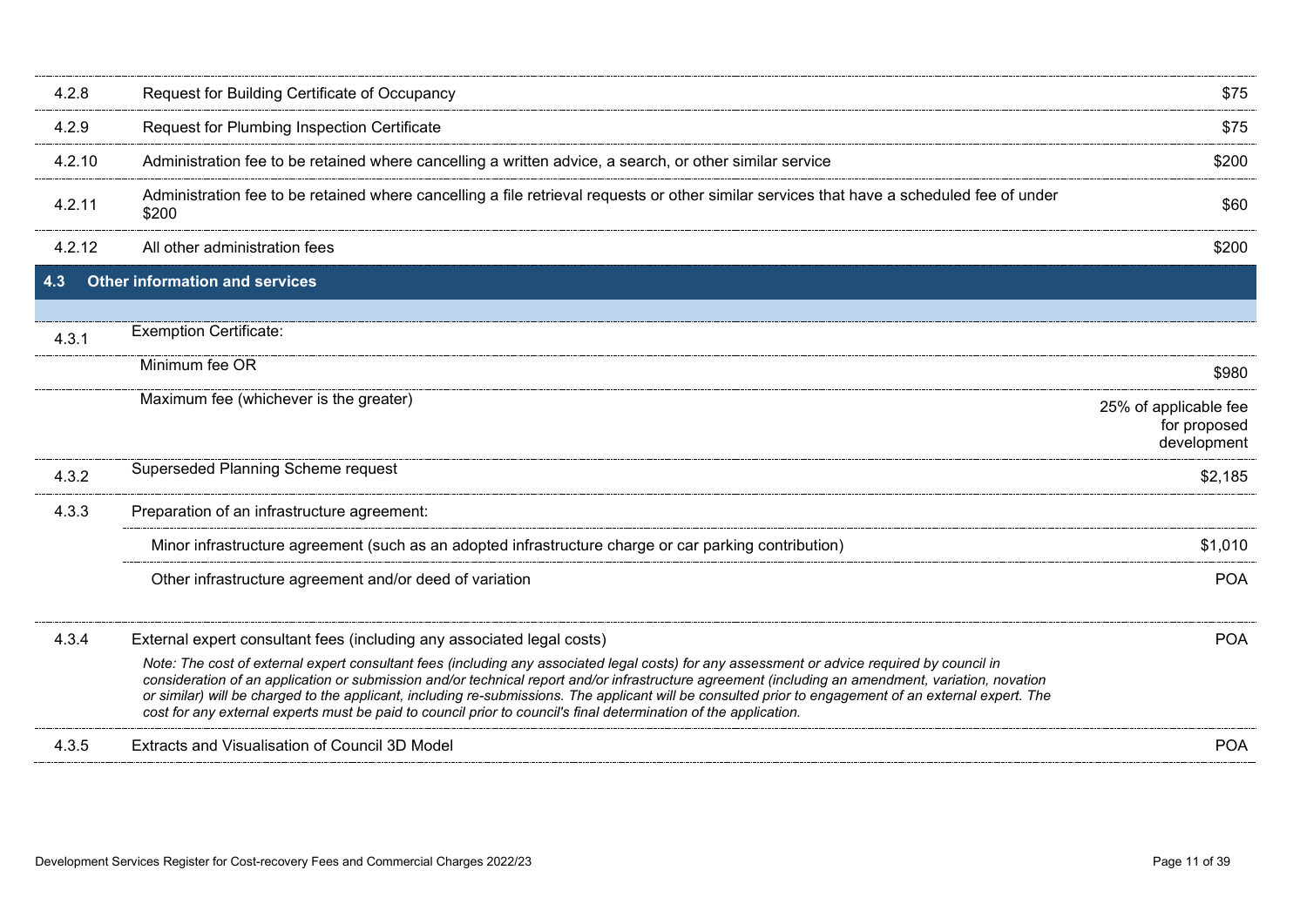# <span id="page-11-0"></span>**5. Dwelling House and Dual Occupancy**

## <span id="page-11-1"></span>**5.1 Dweling House**

|       |                                                                                                                                               | Code Assessment Fee |
|-------|-----------------------------------------------------------------------------------------------------------------------------------------------|---------------------|
| 5.1.1 | Material Change of Use for a Dwelling house                                                                                                   | \$940               |
| 5.1.2 | Concurrence Agency Referral for Building Work associated with a Dwelling house                                                                | \$940               |
| 5.1.3 | Building Work not associated with a Material Change of Use for a Dwelling house                                                               | \$940               |
| 5.1.4 | Other change associated with a Dwelling house where council is either a Concurrence Agency Referral, Responsible Entity or Affected<br>Entity | \$940.              |
| 5.1.5 | Minor change associated with a Dwelling house where council is either a Concurrence Agency Referral, Responsible Entity or Affected<br>Entity | \$470               |
| 5.1.6 | Extension of currency period associated with a Dwelling house                                                                                 | \$470               |

*Note: Where a combined application for a Dwelling house involves two or more applications listed in 5.1.1, 5.1.2 and 5.1.3 (for example a Material Change of Use for a Dwelling house and a Concurrence Agency Referral associated with a Dwelling house) a single fee of \$900 applies.*

<span id="page-11-2"></span>

|       | 5.2 Dual Occpancy                                                               |                     |  |  |
|-------|---------------------------------------------------------------------------------|---------------------|--|--|
|       |                                                                                 | Code Assessment Fee |  |  |
| 5.2.1 | Material Change of Use for a Dual occupancy                                     | \$4.285             |  |  |
| 5.2.2 | Building Work not associated with a Material Change of Use for a Dual occupancy | \$2.140             |  |  |
| 5.2.3 | Other change associated with a Dual occupancy                                   | \$4,285             |  |  |
| 5.2.4 | Minor change associated with a Dual occupancy                                   | \$1.070             |  |  |
| 5.2.5 | Extension of currency period associated with a Dual occupancy                   | 6470                |  |  |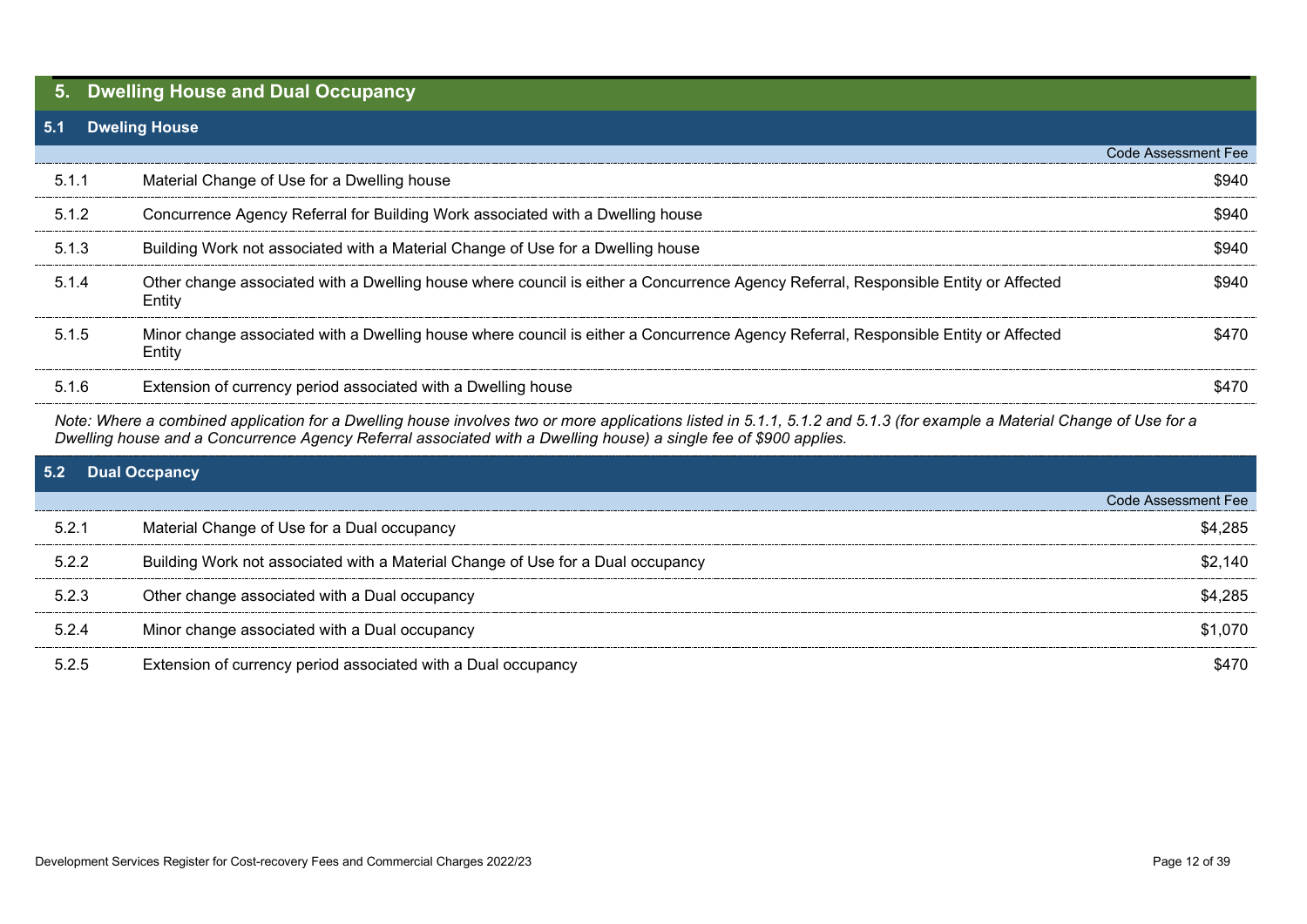<span id="page-12-2"></span><span id="page-12-1"></span><span id="page-12-0"></span>

| 6.    | <b>Material Change of Use</b> |                                                                                                                                                                                           |                            |  |
|-------|-------------------------------|-------------------------------------------------------------------------------------------------------------------------------------------------------------------------------------------|----------------------------|--|
| 6.1   | <b>Minimum Fee</b>            |                                                                                                                                                                                           |                            |  |
|       |                               |                                                                                                                                                                                           | <b>Code Assessment Fee</b> |  |
| 6.1.1 |                               | The minimum fee for any matter relating to a decision for a development application and requiring a report to be placed before council,<br>that is not otherwise defined in this Register | \$1,660                    |  |
| 6.1.2 |                               | The minimum fee for any matter relating to a decision for a development application, or other matter not listed in the Register and not<br>requiring a report to council                  | \$1,010                    |  |
| 6.1.3 |                               | The minimum fee to lodge an application that is identical to a lapsed application - within three months of the lapse date, otherwise<br>full fee applies                                  | \$1,010                    |  |
| 6.2   | <b>Residential Uses</b>       |                                                                                                                                                                                           |                            |  |
|       |                               |                                                                                                                                                                                           | Code Assessment Fee        |  |
| 6.2.1 |                               | Caretaker's accommodation                                                                                                                                                                 | \$2,180                    |  |
| 6.2.2 |                               | <b>Community residence</b>                                                                                                                                                                | \$2,180                    |  |
| 6.2.3 |                               | <b>Dwelling unit</b>                                                                                                                                                                      | \$1,010                    |  |
| 6.2.4 |                               | Multiple dwelling *capped at 100 units                                                                                                                                                    |                            |  |
|       |                               | Base fee                                                                                                                                                                                  | \$4,285                    |  |
|       |                               | Plus per unit                                                                                                                                                                             | \$635                      |  |
| 6.2.5 |                               | Nature-based tourism *capped at 100 beds/sites                                                                                                                                            |                            |  |
|       |                               | Base fee                                                                                                                                                                                  | \$2,205                    |  |
|       |                               | Plus per bed/camp-site                                                                                                                                                                    | \$465                      |  |
| 6.2.6 |                               | Relocatable home park *capped at 100 beds/sites                                                                                                                                           |                            |  |
|       |                               | Base fee                                                                                                                                                                                  | \$2,300                    |  |
|       |                               | Plus per bed/camp-site                                                                                                                                                                    | \$465                      |  |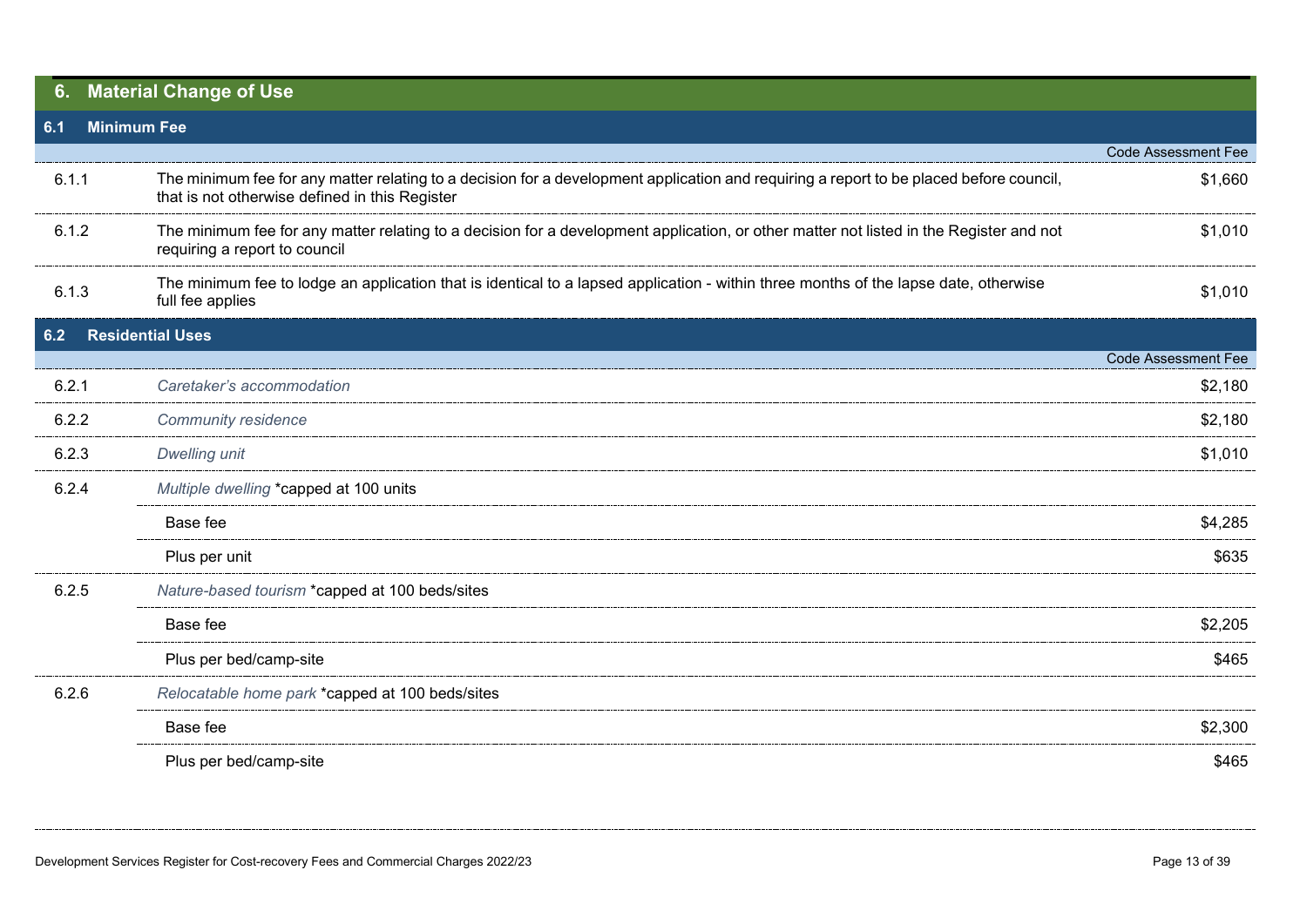<span id="page-13-0"></span>

| 6.2.7  | Residential care facility *capped at 100 beds                                       |               |
|--------|-------------------------------------------------------------------------------------|---------------|
|        | Base fee                                                                            | \$5,770       |
|        | Plus per bed                                                                        | \$110         |
| 6.2.8  | Retirement facility *capped at 100 units                                            |               |
|        | Base fee                                                                            | \$2,185       |
|        | Plus per units                                                                      | \$465         |
| 6.2.9  | Resort complex *capped at 100 units                                                 |               |
|        | Base fee                                                                            | \$2,300       |
|        | Plus per unit                                                                       | \$465         |
| 6.2.10 | Rooming accommodation *capped at 20 beds/sites                                      |               |
|        | Base fee                                                                            | \$2,185       |
|        | Plus per bed/camp site                                                              | \$465         |
| 6.2.11 | Short-term accommodation *capped at 20 beds/sites                                   |               |
|        | Base fee                                                                            | \$2,185       |
|        | Plus per bed/camp-site                                                              | \$465         |
| 6.2.12 | Tourist park *capped at 100 units                                                   |               |
|        | Base fee                                                                            | \$2,320       |
|        | Plus per unit                                                                       | \$465         |
| 6.3    | <b>Business and Commercial Uses</b>                                                 |               |
|        |                                                                                     |               |
| 6.3.1  | Adult store *capped at 3,000m <sup>2</sup>                                          |               |
|        | Base fee                                                                            | \$4,040       |
|        | Plus per sqm                                                                        | \$15          |
|        | Development Services Register for Cost-recovery Fees and Commercial Charges 2022/23 | Page 14 of 39 |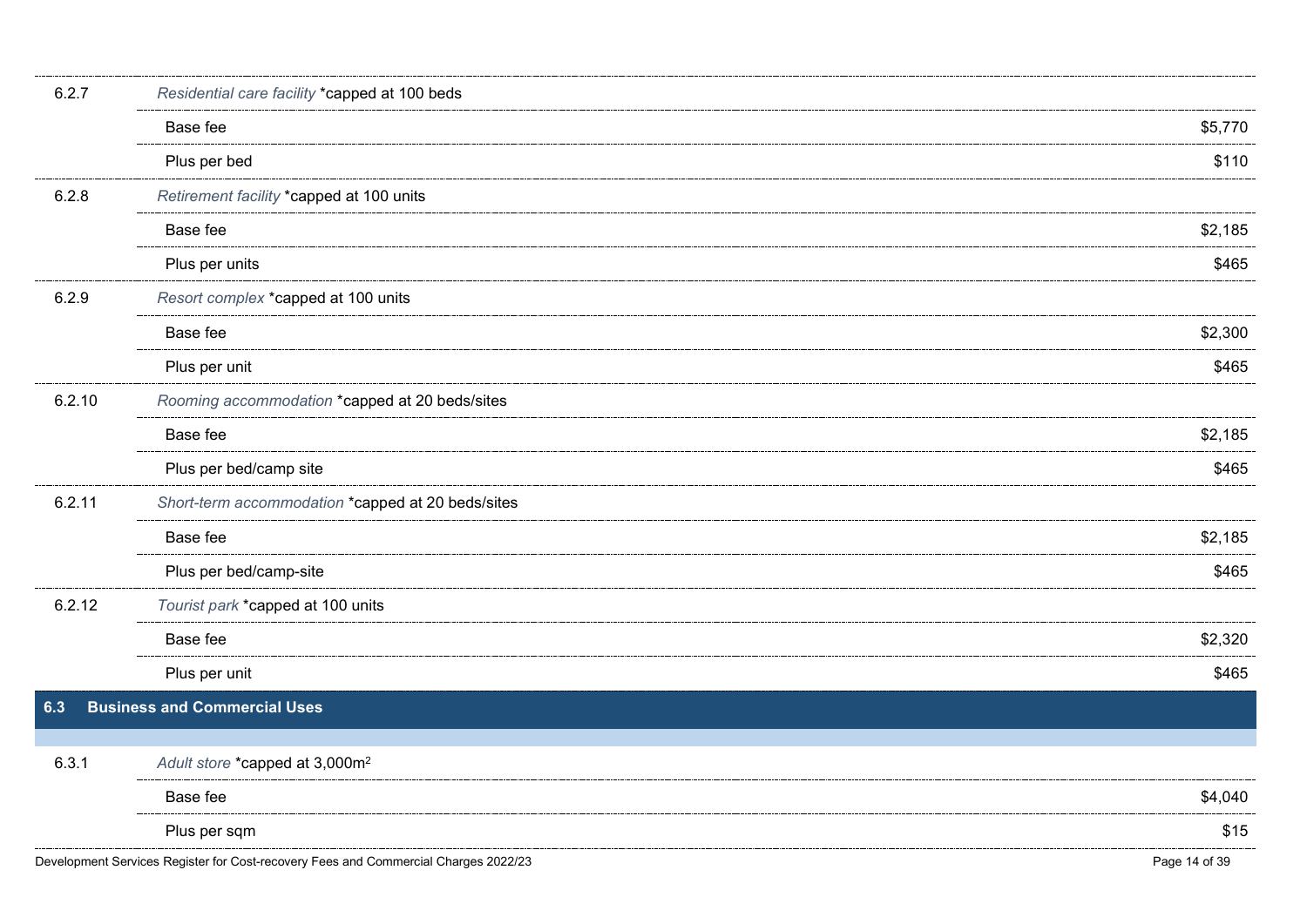| 6.3.2 | Agricultural supplies store *capped at 3,000m <sup>2</sup> |          |  |
|-------|------------------------------------------------------------|----------|--|
|       | Base fee                                                   | \$4,040  |  |
|       | Plus per sqm                                               | \$10     |  |
| 6.3.3 | Bar *capped at 500m <sup>2</sup>                           |          |  |
|       | Base fee                                                   | \$11,345 |  |
|       | Plus per sqm                                               | \$10     |  |
| 6.3.4 | Carwash                                                    | \$6,915  |  |
| 6.3.5 | Crematorium *capped at 500m <sup>2</sup>                   |          |  |
|       | Base fee                                                   | \$5,475  |  |
|       | Plus per sqm                                               | \$10     |  |
| 6.3.6 | Food and drink outlet *capped at 1,000m <sup>2</sup>       |          |  |
|       | Base fee                                                   | \$4,320  |  |
|       | Plus per sqm                                               | \$10     |  |
| 6.3.7 | Function facility *capped at 2,000m <sup>2</sup>           |          |  |
|       | Base fee                                                   | \$4,825  |  |
|       | Plus per sqm                                               | \$10     |  |
| 6.3.8 | Funeral parlour *capped at 1,000m <sup>2</sup>             |          |  |
|       | Base fee                                                   | \$4,325  |  |
|       | Plus per sqm                                               | \$15     |  |
| 6.3.9 | Garden centre *capped at 2,000m <sup>2</sup>               |          |  |
|       | Base fee                                                   | \$4,040  |  |
|       | Plus per sqm                                               | \$10     |  |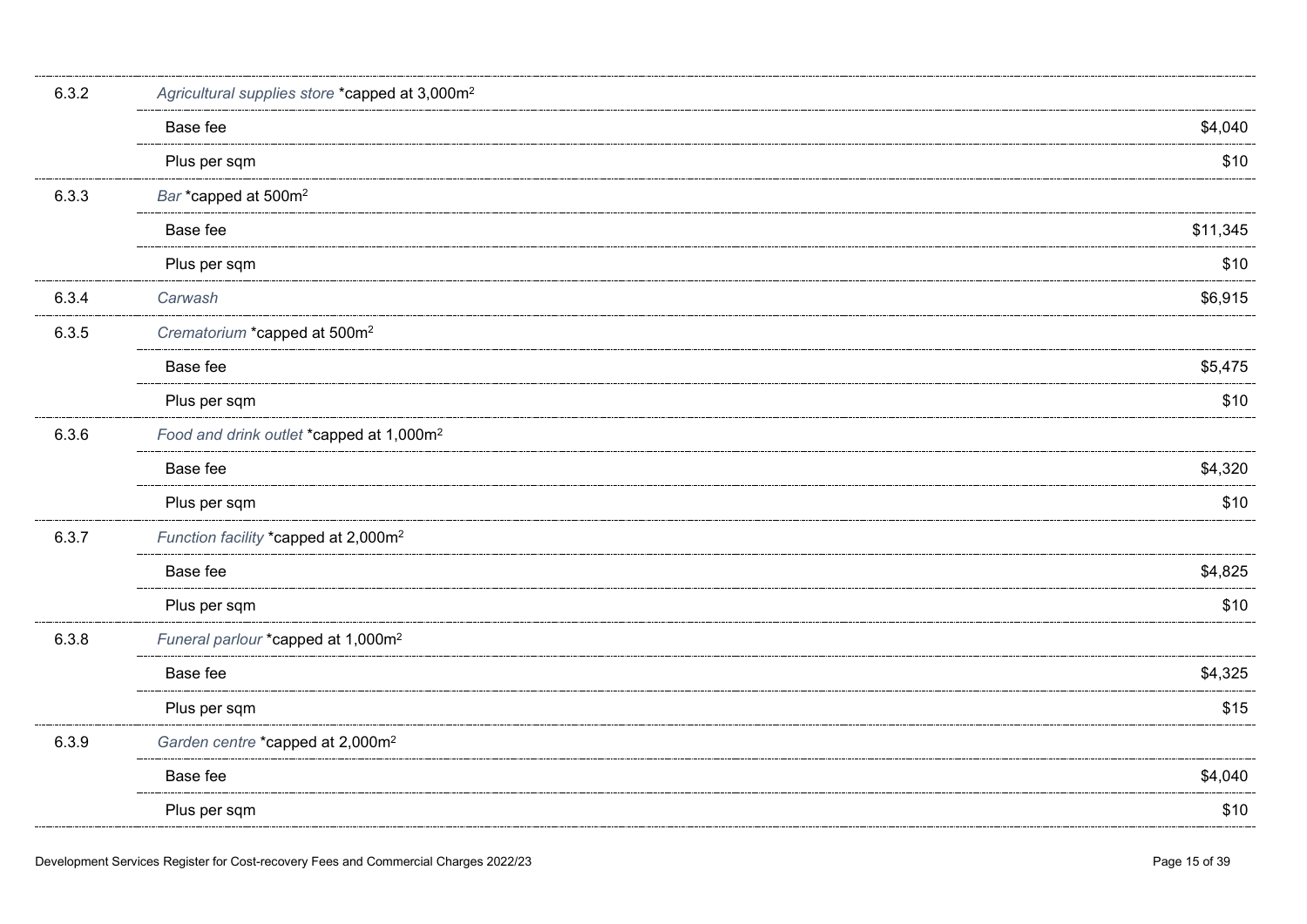| 6.3.10 | Hardware and trade supplies *capped at 3,000m <sup>2</sup>      |          |
|--------|-----------------------------------------------------------------|----------|
|        | Base fee                                                        | \$4,040  |
|        | Plus per sqm                                                    | \$10     |
| 6.3.11 | Health care services *capped at 2,000m <sup>2</sup>             |          |
|        | Base fee                                                        | \$4,895  |
|        | Plus per sqm                                                    | \$10     |
| 6.3.12 | Home based business                                             | \$2,590  |
| 6.3.13 | Hotel *capped at 2,000m <sup>2</sup>                            |          |
|        | Base fee                                                        | \$4,895  |
|        | Plus per sqm                                                    | \$15     |
| 6.3.16 | Market *capped at 5 ha                                          |          |
|        | Base fee                                                        | \$5,475  |
|        | Plus per ha                                                     | \$175    |
| 6.3.17 | Nightclub entertainment facility *capped at 2,000m <sup>2</sup> |          |
|        | Base fee                                                        | \$11,515 |
|        | Plus per sqm                                                    | \$10     |
| 6.3.14 | Office *capped at 3,000m <sup>2</sup>                           |          |
|        | Base fee                                                        | \$4,040  |
|        | Plus per sqm                                                    | \$15     |
| 6.3.15 | Outdoor sales *capped at 2,000m <sup>2</sup>                    |          |
|        | Base fee                                                        | \$3,170  |
|        | Plus per sqm                                                    | \$10     |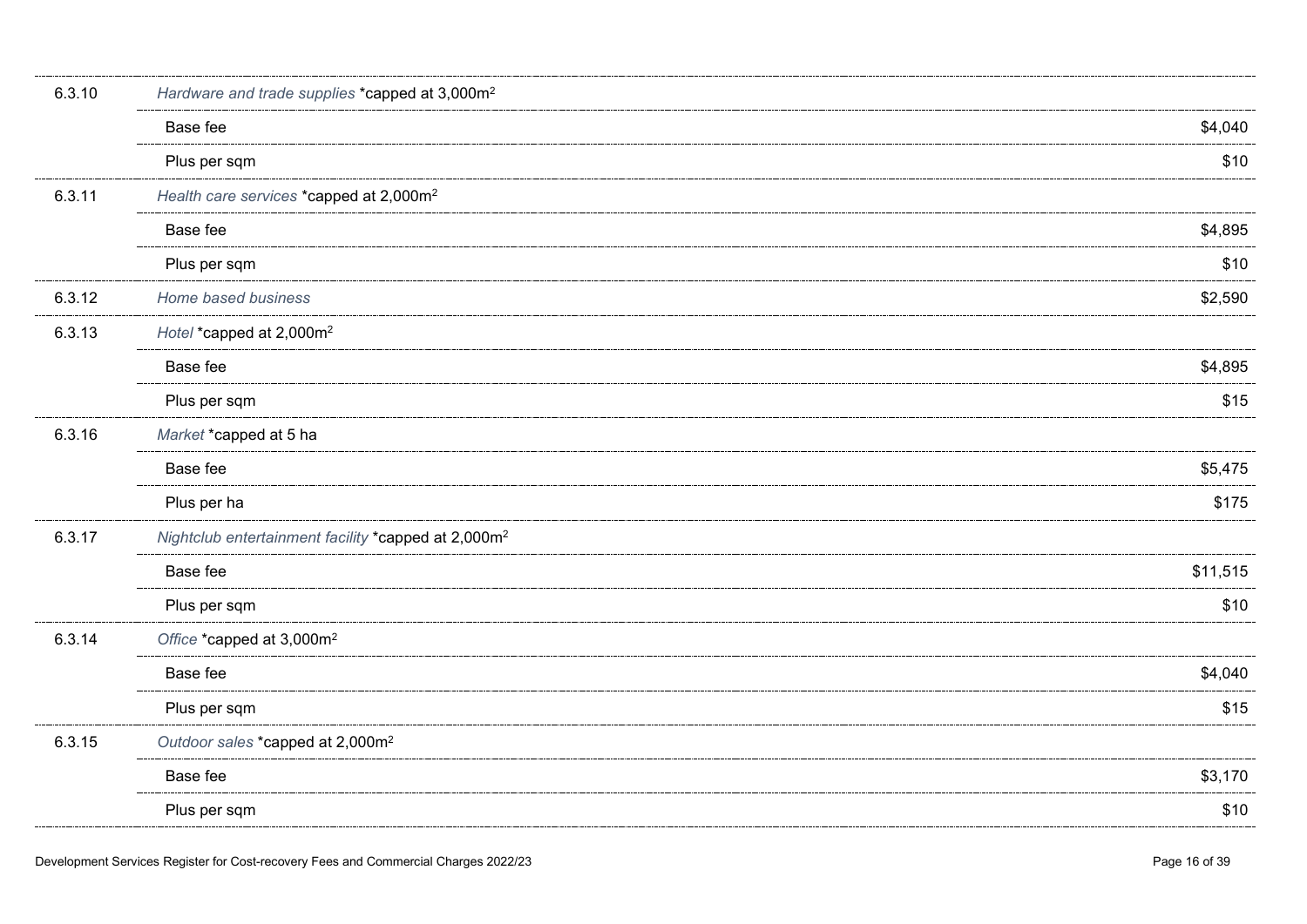| 6.3.18 | Sales office           | \$1,270 |
|--------|------------------------|---------|
| 6.3.19 | <i>Service station</i> | 17,440م |

| 6.3.20 | Shop *capped at 3,000m <sup>2</sup>                |          |
|--------|----------------------------------------------------|----------|
|        | Base fee                                           | \$4,325  |
|        | Plus per sqm                                       | \$15     |
| 6.3.21 | Showroom *capped at 6,000m <sup>2</sup>            |          |
|        | Base fee                                           | \$4,325  |
|        | Plus per sqm                                       | \$10     |
| 6.3.22 | Shopping centre *capped at 15,000m <sup>2</sup>    |          |
|        | Base fee                                           | \$11,515 |
|        | Plus per sqm                                       | \$15     |
| 6.3.23 | Theatre *capped at 3,000m <sup>2</sup>             |          |
|        | Base fee                                           | \$2,890  |
|        | Plus per sqm                                       | \$10     |
| 6.3.24 | Tourist attraction *capped at 20 ha                |          |
|        | Base fee                                           | \$9,985  |
|        | Plus per ha                                        | \$180    |
| 6.3.25 | Veterinary services *capped at 2,000m <sup>2</sup> |          |
|        | Base fee                                           | \$4,325  |
|        | Plus per sqm                                       | \$10     |
|        |                                                    |          |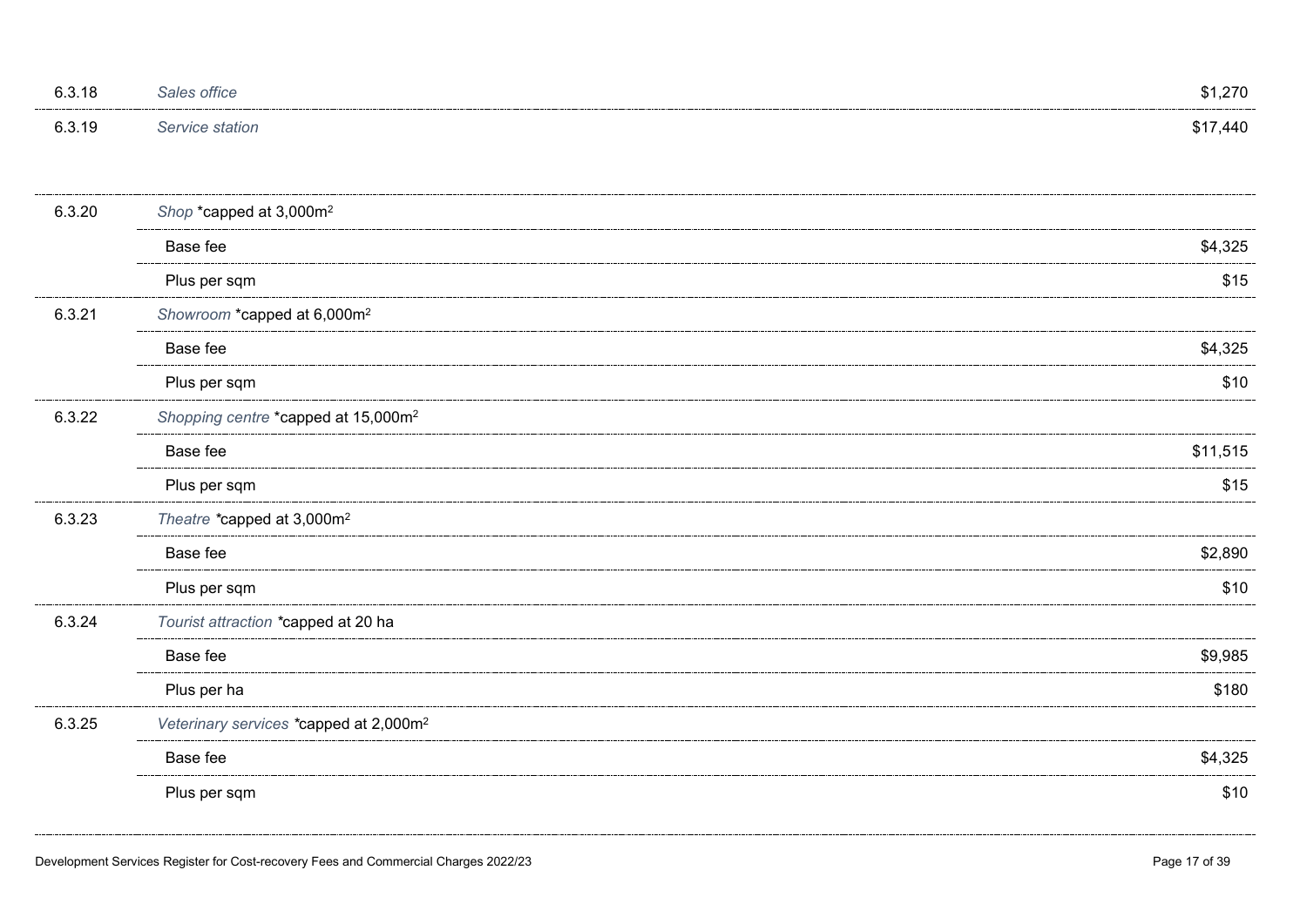<span id="page-17-0"></span>

| 6.4   | <b>Industrial Uses</b>                                              |          |  |
|-------|---------------------------------------------------------------------|----------|--|
|       |                                                                     |          |  |
| 6.4.1 | Bulk landscape supplies *capped at 3000m <sup>2</sup> TUA           |          |  |
|       | Base fee                                                            | \$4,895  |  |
|       | Plus per sqm total use area                                         | \$10     |  |
| 6.4.2 | <b>Extractive industry</b>                                          |          |  |
|       | Base fee                                                            | \$23,030 |  |
|       | Plus per ha                                                         | \$2,880  |  |
| 6.4.3 | High impact industry *capped at 3,000m <sup>2</sup> TUA             |          |  |
|       | Base fee                                                            | \$6,050  |  |
|       | Plus per sqm total use area                                         | \$10     |  |
| 6.4.4 | Low impact industry *capped at 3,000m <sup>2</sup> TUA              |          |  |
|       | Base fee                                                            | \$4,330  |  |
|       | Plus per sqm total use area                                         | \$10     |  |
| 6.4.5 | Marine industry *capped at 3,000m <sup>2</sup> TUA                  |          |  |
|       | Base fee                                                            | \$4,895  |  |
|       | Plus per sqm total use area                                         | \$10     |  |
| 6.4.6 | Medium impact industry *capped at 3,000m <sup>2</sup> TUA           |          |  |
|       | Base fee                                                            | \$4,895  |  |
|       | Plus per sqm total use area                                         | \$10     |  |
| 6.4.7 | Research and technology industry *capped at 3,000m <sup>2</sup> TUA |          |  |
|       | Base fee                                                            | \$6,050  |  |
|       | Plus per sqm total use area                                         | \$10     |  |
|       |                                                                     |          |  |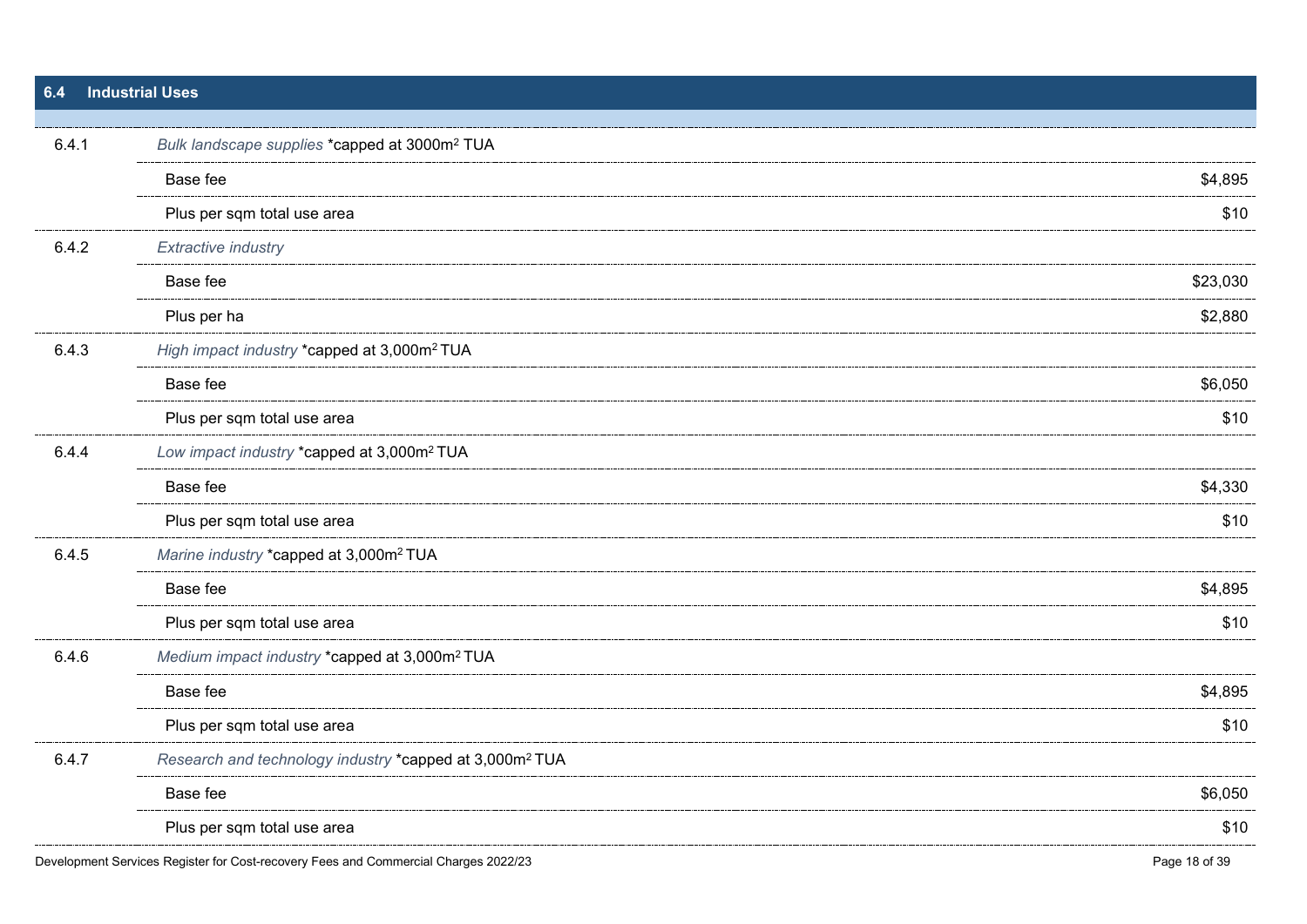<span id="page-18-0"></span>

| 6.4.8  | Service industry *capped at 3,000m <sup>2</sup> TUA  |         |  |
|--------|------------------------------------------------------|---------|--|
|        | Base fee                                             | \$4,330 |  |
|        | Plus per sqm total use area                          | \$10    |  |
| 6.4.9  | Special industry *capped at 3,000m <sup>2</sup> TUA  |         |  |
|        | Base fee                                             | \$6,050 |  |
|        | Plus per sqm total use area                          | \$10    |  |
| 6.4.10 | Transport depot *capped at 3,000m <sup>2</sup> TUA   |         |  |
|        | Base fee                                             | \$4,895 |  |
|        | Plus per sqm total use area                          | \$10    |  |
| 6.4.11 | Warehouse *capped at 3,000m <sup>2</sup> TUA         |         |  |
|        | Base fee                                             | \$4,330 |  |
|        | Plus per sqm total use area                          | \$10    |  |
| 6.5    | <b>Community Uses</b>                                |         |  |
| 6.5.1  | Cemetery *capped at 2 ha                             |         |  |
|        | Base fee                                             | \$5,090 |  |
|        | Plus per ha                                          | \$175   |  |
| 6.5.2  | Child care centre                                    | \$8,925 |  |
| 6.5.3  | Community care centre *capped at 3,000m <sup>2</sup> |         |  |
|        | Base fee                                             | \$4,615 |  |
|        | Plus per sqm                                         | \$10    |  |
|        |                                                      |         |  |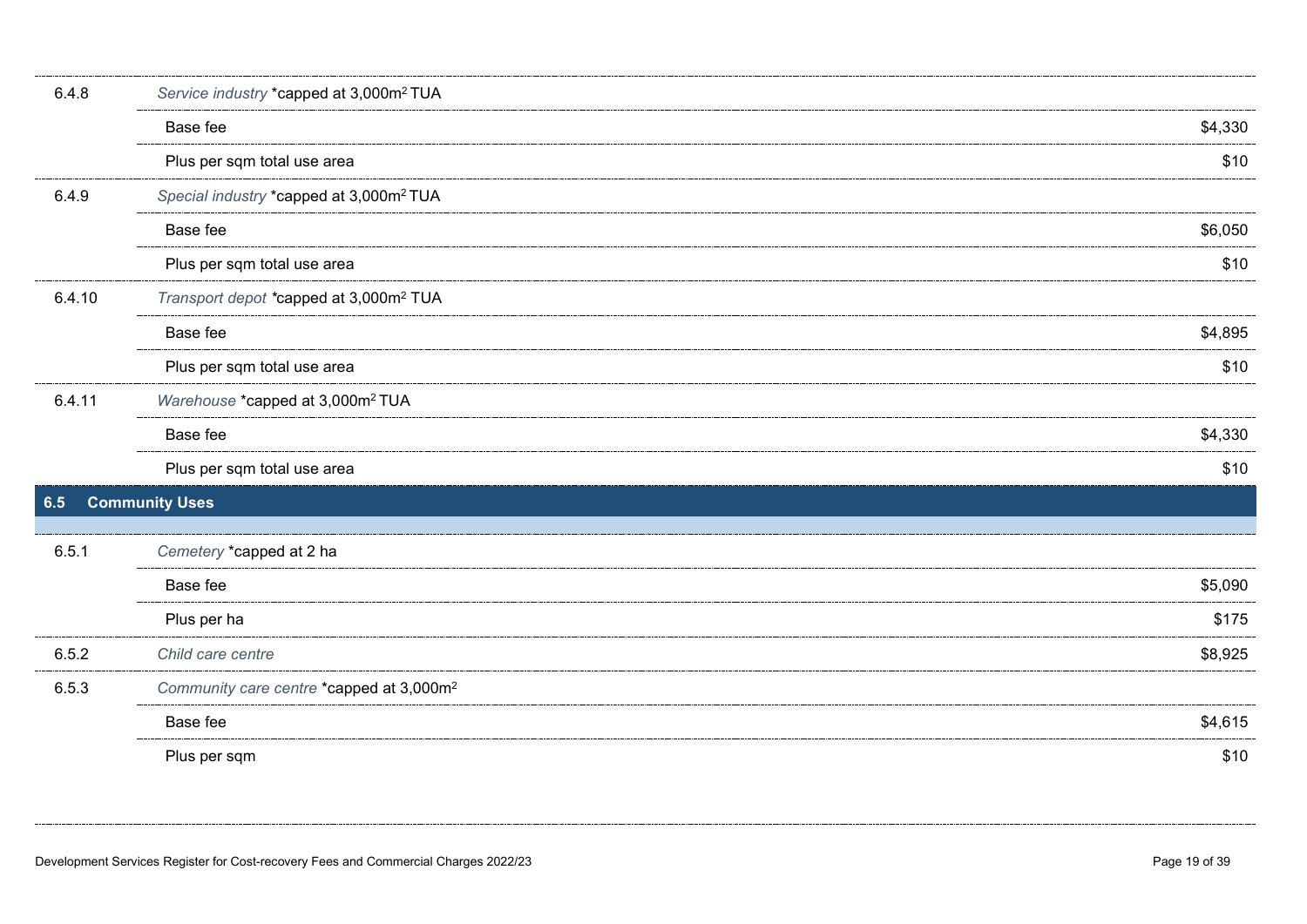<span id="page-19-0"></span>

| 6.5.4 | Community use *capped at 3,000m <sup>2</sup>                   |            |
|-------|----------------------------------------------------------------|------------|
|       | Base fee                                                       | \$2,970    |
|       | Plus per sqm                                                   | \$10       |
| 6.5.5 | Educational establishment *capped at 10,000m <sup>2</sup>      |            |
|       | Base fee                                                       | \$2,970    |
|       | Plus per sqm                                                   | \$10       |
| 6.5.6 | <b>Emergency services</b>                                      | \$2,590    |
| 6.5.7 | Hospital *capped at 10,000m <sup>2</sup>                       |            |
|       | Base fee                                                       | \$580      |
|       | Plus per sqm                                                   | \$10       |
| 6.5.8 | Place of worship *capped at 3,000m <sup>2</sup>                |            |
|       | Base fee                                                       | \$4,615    |
|       | Plus per sqm                                                   | \$10       |
| 6.6   | <b>Sport and Recreation Uses</b>                               |            |
| 6.6.1 | Club *capped at 3,000m <sup>2</sup> TUA                        |            |
|       | Base fee                                                       | \$3,340    |
|       | Plus per sqm total use area                                    | \$15       |
| 6.6.2 | Indoor sport and recreation *capped at 3,000m <sup>2</sup> TUA |            |
|       | Base fee                                                       | \$3,340    |
|       | Plus per sqm total use area                                    | \$15       |
| 6.6.3 | Major sport, recreation and entertainment facility             | <b>POA</b> |
| 6.6.4 | Motor sport facility                                           | <b>POA</b> |
|       |                                                                |            |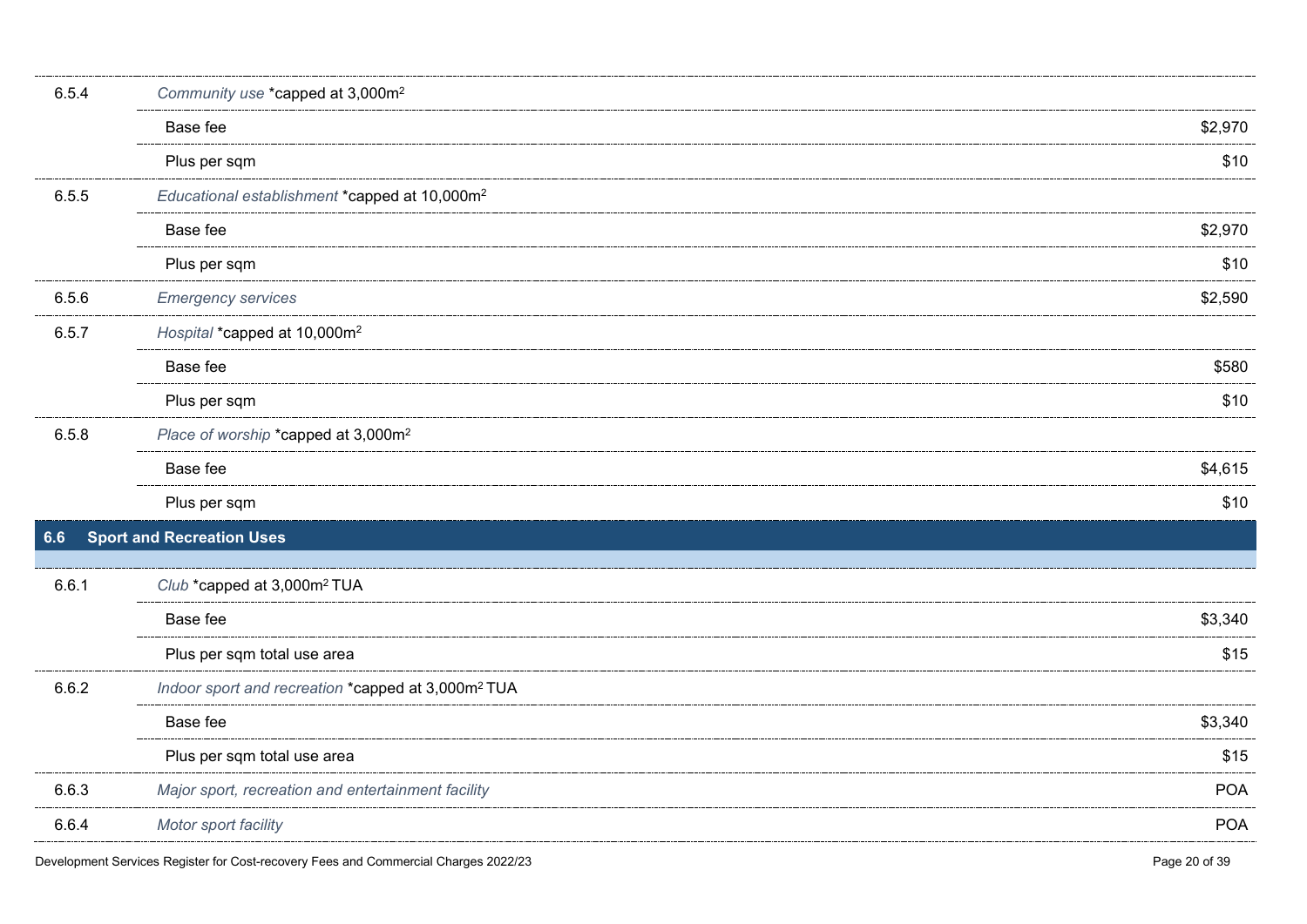<span id="page-20-0"></span>

| 6.6.5 | Outdoor sport and recreation *capped at 5ha                          |          |  |
|-------|----------------------------------------------------------------------|----------|--|
|       | Base fee                                                             | \$5,065  |  |
|       | Plus per ha                                                          | \$230    |  |
| 6.7   | <b>Rural Uses</b>                                                    |          |  |
|       |                                                                      | \$230    |  |
| 6.7.1 | Animal keeping (per animal)                                          |          |  |
| 6.7.2 | Animal husbandry, Cropping, Permanent plantation, Wholesale nursery, | \$3,340  |  |
| 6.7.3 | Aquaculture TUA                                                      |          |  |
|       | Base fee                                                             | \$1,445  |  |
|       | Plus per sqm total use area                                          | \$10     |  |
| 6.7.4 | Intensive horticulture *capped at 20ha                               |          |  |
|       | Base fee                                                             | \$2,890  |  |
|       | Plus per ha                                                          | \$465    |  |
| 6.7.5 | Intensive animal industry                                            | \$12,320 |  |
| 6.7.6 | Roadside stall                                                       | \$1,380  |  |
| 6.7.7 | Rural workers accommodation *capped at 100 beds                      |          |  |
|       | Base fee                                                             | \$2,175  |  |
|       | Plus per bed                                                         | \$430    |  |
| 6.7.8 | Rural industry *capped at 3,000m <sup>2</sup> TUA                    |          |  |
|       | Base fee                                                             | \$2,890  |  |
|       | Plus per sqm total use area                                          | \$10     |  |
|       |                                                                      |          |  |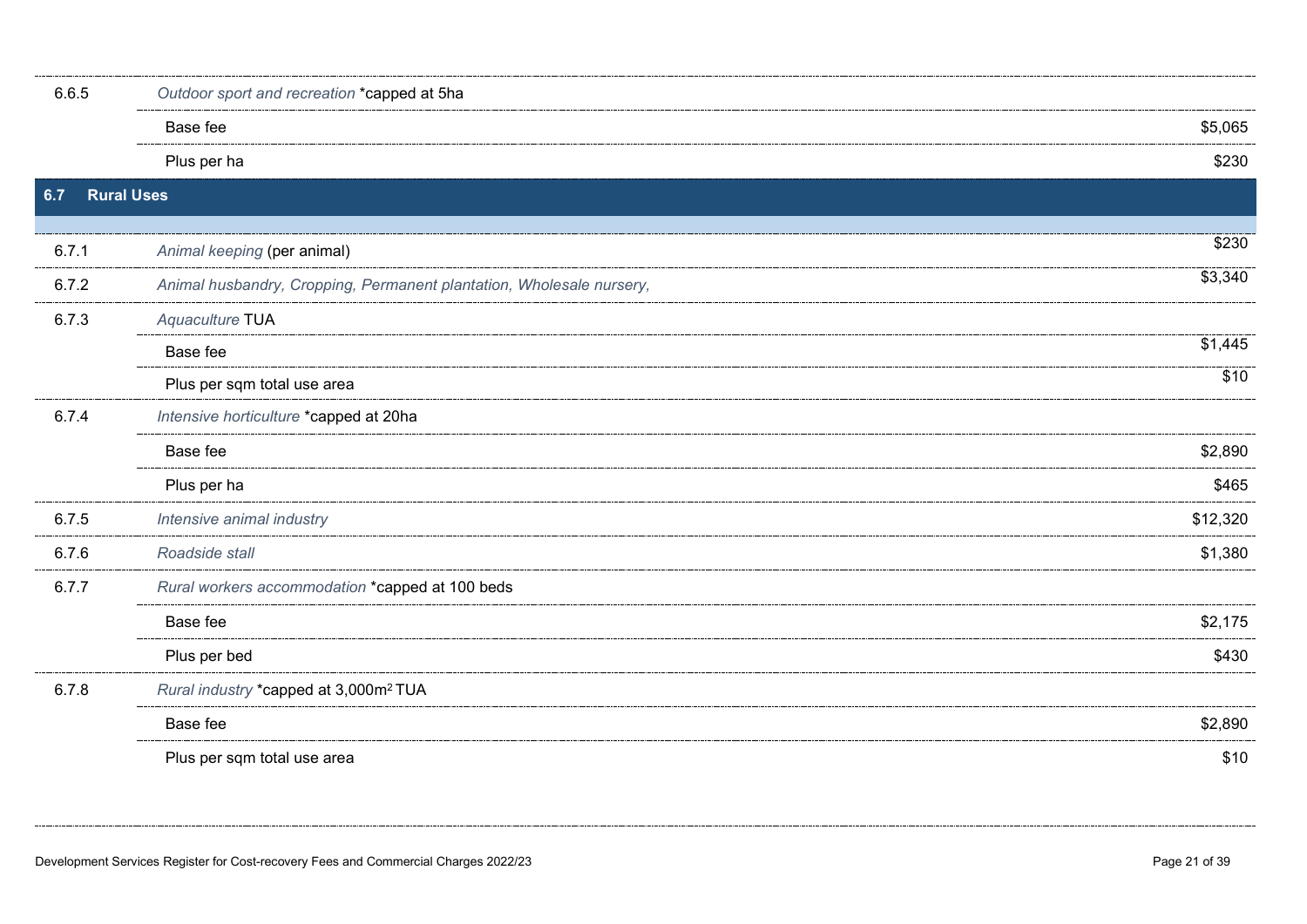<span id="page-21-0"></span>

| 6.7.9 | Winery *capped at 3,000m <sup>2</sup> TUA                     |            |  |
|-------|---------------------------------------------------------------|------------|--|
|       | <b>Base Fee</b>                                               | \$4,325    |  |
|       | Plus per sqm total use area                                   | \$10       |  |
| 6.8   | <b>Other Uses</b>                                             |            |  |
| 6.8.1 | Air services *capped at 2 ha TUA                              |            |  |
|       | Base fee                                                      | \$3,455    |  |
|       | Plus per sqm total use area                                   | \$10       |  |
| 6.8.2 | <b>Environment facility TUA</b>                               |            |  |
|       | Base fee                                                      | \$6,335    |  |
|       | Plus per sqm total use area                                   | \$15       |  |
| 6.8.3 | Major electricity facility *capped at 6,000m <sup>2</sup> TUA |            |  |
|       | Base fee                                                      | \$6,335    |  |
|       | Plus per sqm total use area                                   | \$15       |  |
| 6.8.4 | Port services *capped at 2ha TUA                              |            |  |
|       | Base fee                                                      | \$3,460    |  |
|       | Plus per sqm total use area                                   | \$10       |  |
| 6.8.5 | Parking station *capped at 3,000m <sup>2</sup>                |            |  |
|       | Base fee                                                      | \$9,210    |  |
|       | Plus per sqm                                                  | \$10       |  |
| 6.8.6 | Renewable energy facility                                     | <b>POA</b> |  |
|       |                                                               |            |  |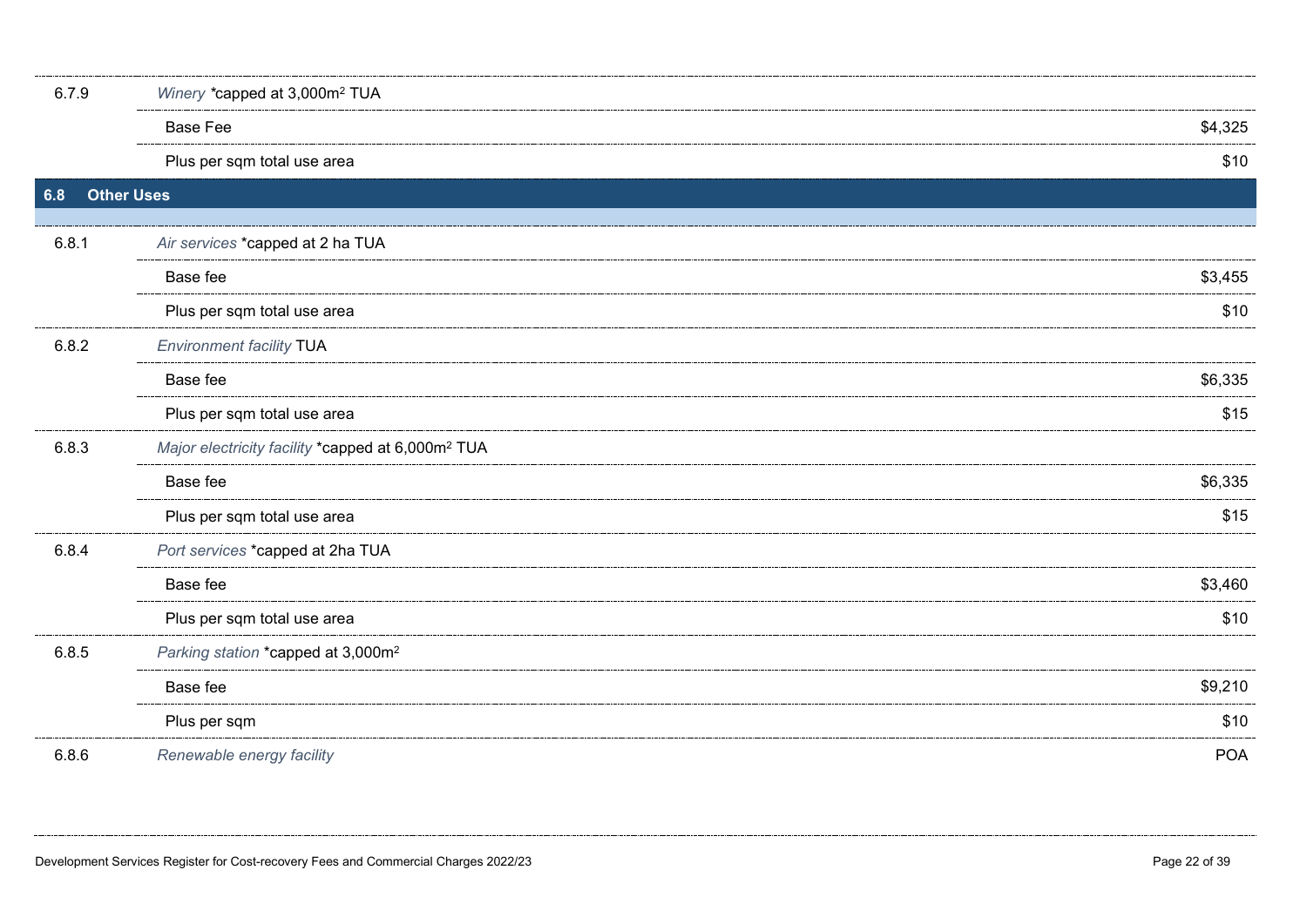| 6.8.  | Substation *capped at 6,000m <sup>2</sup> TUA           |         |
|-------|---------------------------------------------------------|---------|
|       | Base fee                                                | \$6,335 |
|       | Plus per sqm total use area                             | \$15    |
| 6.8.8 | <b>Telecommunication facility</b>                       | 66.335  |
| 689   | Utility Installation *capped at 3,000m <sup>2</sup> TUA |         |
|       | Base fee                                                | \$6,335 |
|       | Plus per sqm total use area                             | \$15    |

# <span id="page-22-0"></span>**7. Environmentally Relevant Activity**

7.1 Material Change of Use Application<sup>1</sup> that also relates to a Prescribed Environmentally Relevant Activity<sup>2</sup> that is an ERA administered by council<sup>3</sup>, or

7.2 A self-assessable development<sup>1</sup> that relates to a Prescribed Environmentally Relevant Activity<sup>2</sup> that is an ERA<sup>3</sup> administered by council. The Fee Payable equals:

The application fee, currently \$701<sup>4</sup> for assessment of the concurrence ERA; PLUS 30% of the annual fee<sup>4</sup> for the ERA environmental authority

Where a development application is for a Material Change of Use of premises or is self-assessable and also relates to a Prescribed Environmentally Relevant Activity, then the application is taken to also be an application for an Environmental Authority (approval) for the prescribed ERA, *Section 115 (2) of the Environmental Protection Act 1994*.

Prescribed Environmentally Relevant Activities (includes definition and ERA trigger threshold) are listed in *Section 101* and *Schedule 2* of the *[Environmental Protection](https://www.legislation.qld.gov.au/LEGISLTN/CURRENT/E/EnvProtR08.pdf)  [Regulation 2008](https://www.legislation.qld.gov.au/LEGISLTN/CURRENT/E/EnvProtR08.pdf)*.

*ERAs administered by council:* 

*ERA No. 6 (Asphalt manufacturing), 12 (Plastic product manufacturing), 19 (Metal forming), 20 (Metal recovery), 38 (Surface coating), 49 (Boat maintenance or repair) and 61 (Waste incineration and thermal treatment).*

These fees are set in accordance with Section 120 and Schedule 10 Part 2b of the *Environmental Protection Regulation 2008* and *<https://environment.des.qld.gov.au/assets/documents/regulation/era-is-summary-annual-fees.pdf>*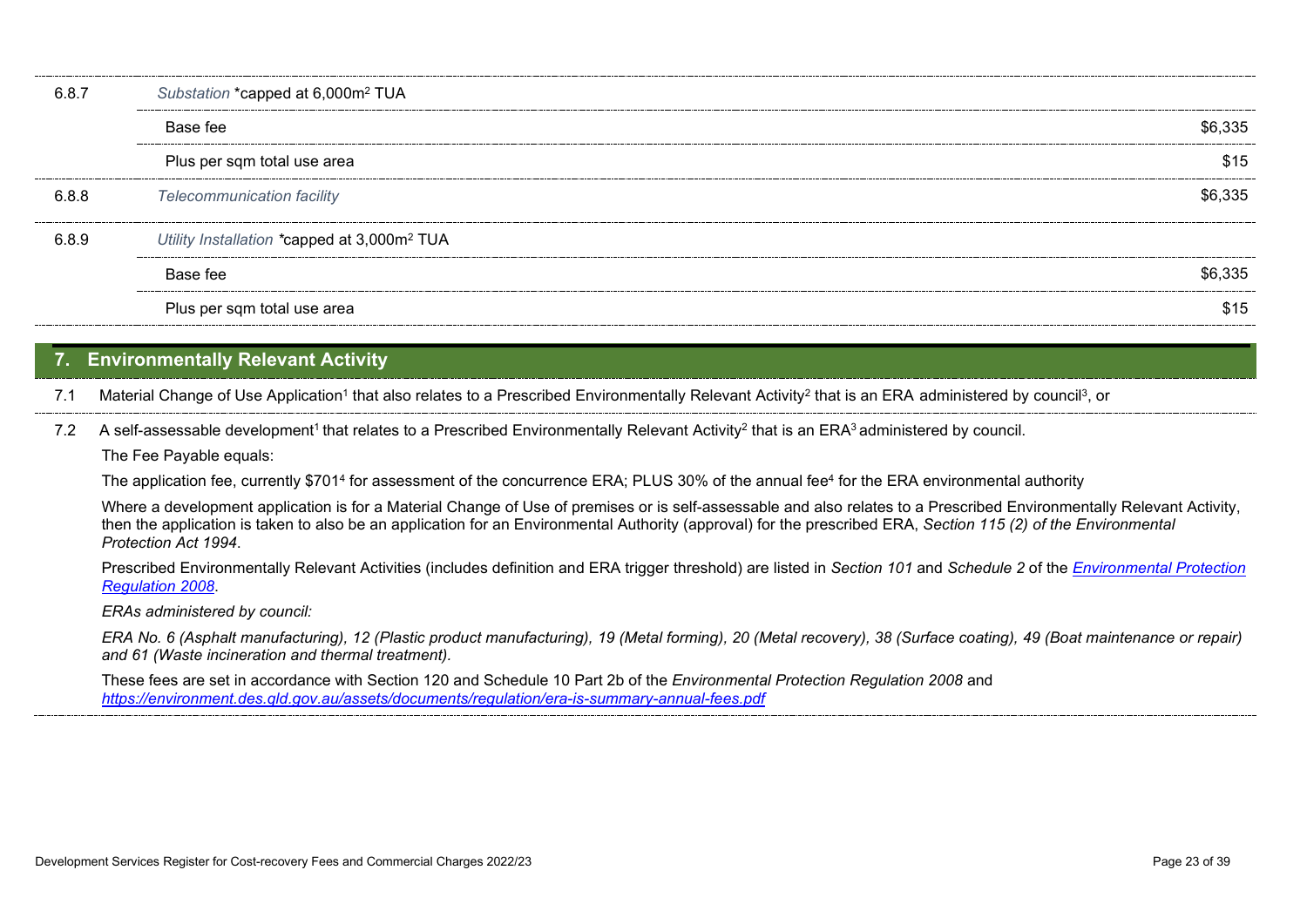<span id="page-23-2"></span><span id="page-23-1"></span><span id="page-23-0"></span>

|       | <b>Reconfiguring a Lot</b>                                                                                                                                                                |         |
|-------|-------------------------------------------------------------------------------------------------------------------------------------------------------------------------------------------|---------|
| 8.1   | <b>Minimum Fee</b>                                                                                                                                                                        |         |
|       |                                                                                                                                                                                           |         |
| 8.1.1 | The minimum fee for any matter relating to a decision for a development application and requiring a report to be placed before council,<br>that is not otherwise defined in this Register | \$1,660 |
| 8.1.2 | The minimum fee for any matter relating to a decision for a development application, or other matter not listed in the Register and not<br>requiring a report to council                  | \$1,010 |
| 8.1.3 | The minimum fee to lodge an application that is identical to a lapsed application - within three months of the lapse date, otherwise<br>full fee applies                                  | \$1,010 |
| 8.2   | <b>Assessment</b>                                                                                                                                                                         |         |
|       |                                                                                                                                                                                           |         |
| 8.2.1 | Fee is based on the total number of lots in the proposed reconfiguration, including the existing lot(s) and any balance lots, but excludes any park and drainage<br>reserve lots          |         |
|       | Base fee                                                                                                                                                                                  | \$1,615 |
|       | Plus per lot                                                                                                                                                                              | \$925   |
| 8.2.2 | Boundary realignment involving a minor adjustment                                                                                                                                         | \$1,615 |
| 8.2.3 | Assessment of development lease subdivision plans:                                                                                                                                        |         |
|       | Base fee                                                                                                                                                                                  | \$1,615 |
|       | Plus per lot                                                                                                                                                                              | \$925   |
| 8.2.4 | Easement application fees                                                                                                                                                                 | \$1,615 |
| 8.2.5 | Reconfiguring a lot to create a Community Title Scheme and Multiple Lease where a Material Change of Use predetermines<br>development per lot                                             | \$1,615 |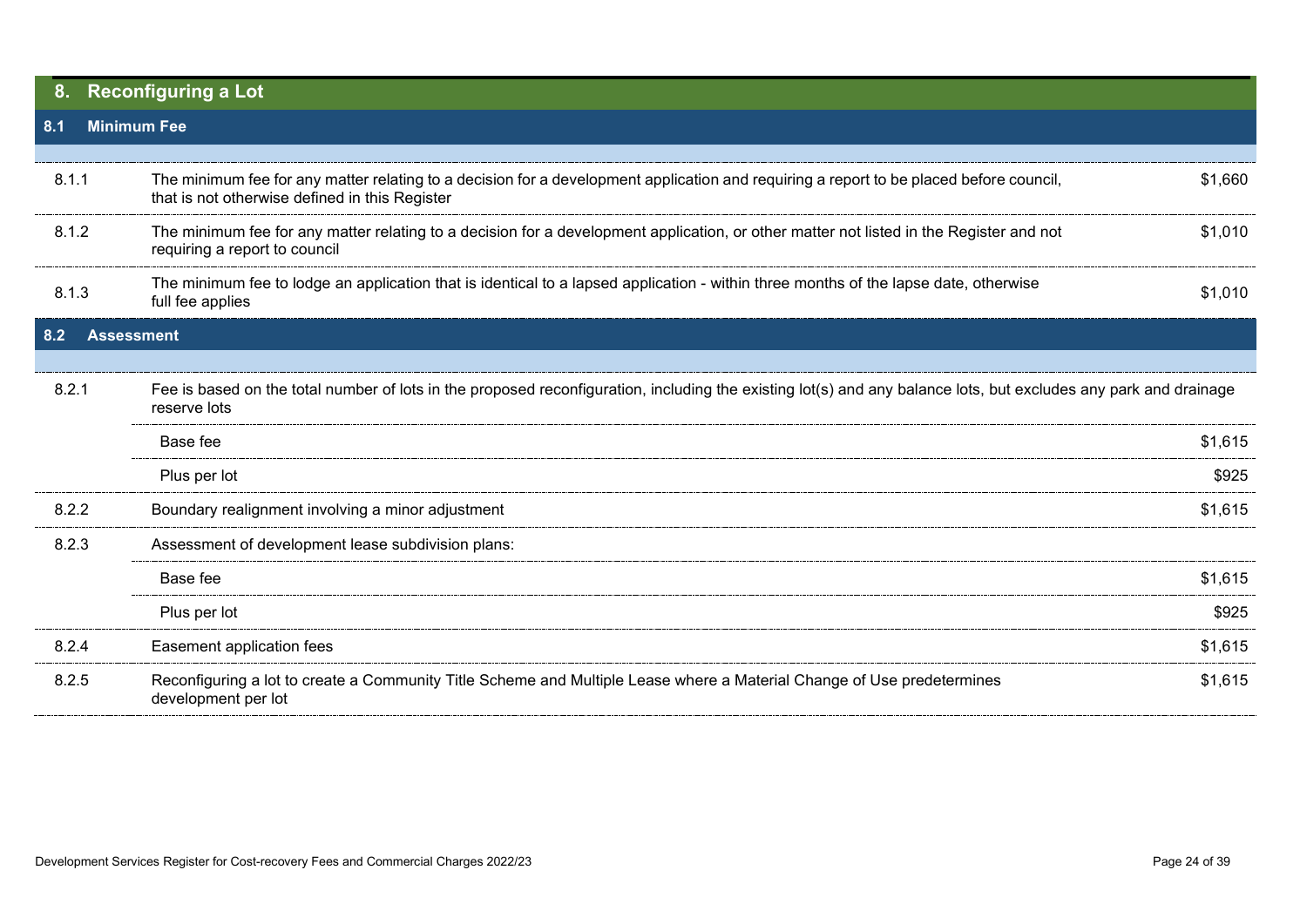# <span id="page-24-0"></span>**9. Plan Sealing**

# <span id="page-24-1"></span>**9.1 Approval of Subdivision Plans**

| 9.1.1 | Approval of Building Format Plans, Standard Format and Volumetric Format Plans                                                                                                     |         |
|-------|------------------------------------------------------------------------------------------------------------------------------------------------------------------------------------|---------|
|       | Fee per lot                                                                                                                                                                        |         |
|       | Minimum fee                                                                                                                                                                        | \$1.085 |
| 9.1.2 | Endorsement of a Community Management Statement (not applicable if lodged with a subdivision plan)                                                                                 |         |
| 9.1.3 | Endorsement of legal documents, and/or the coordination of endorsement of legal documents (e.g. environmental covenants, access<br>easements and drainage easements). Per document |         |
| 914   | Re-endorsement of plans after expiry. Per plan                                                                                                                                     |         |

<span id="page-24-4"></span><span id="page-24-3"></span><span id="page-24-2"></span>

|                  | 10. Operational Work - Assessment                                                                                                                                                         |         |
|------------------|-------------------------------------------------------------------------------------------------------------------------------------------------------------------------------------------|---------|
| 10.1 Minimum Fee |                                                                                                                                                                                           |         |
|                  |                                                                                                                                                                                           |         |
| 10.1.1           | The minimum fee for any matter relating to a decision for a development application and requiring a report to be placed before council,<br>that is not otherwise defined in this Register | \$1.660 |
| 10.1.2           | The minimum fee for any matter relating to a decision for a development application, or other matter not listed in the Register and not<br>requiring a report to council                  | \$1.010 |
| 10.1.3           | The minimum fee to lodge an application that is identical to a lapsed application - within three months of the lapse date, otherwise full<br>fee applies                                  | \$1.010 |
|                  | 10.2 Relating to Reconfiguring a Lot                                                                                                                                                      |         |
|                  |                                                                                                                                                                                           |         |
| 10.2.1           | Operational Works relating to Reconfiguring a Lot (e.g. stormwater, roadworks, electrical reticulation, street lighting & landscaping work etc.)                                          |         |
|                  | Base fee                                                                                                                                                                                  | \$1,270 |
|                  | Plus per lot                                                                                                                                                                              | \$490   |
| 10.2.2           | Subsequent Operational Works relating to a Reconfiguring a Lot                                                                                                                            | \$1,270 |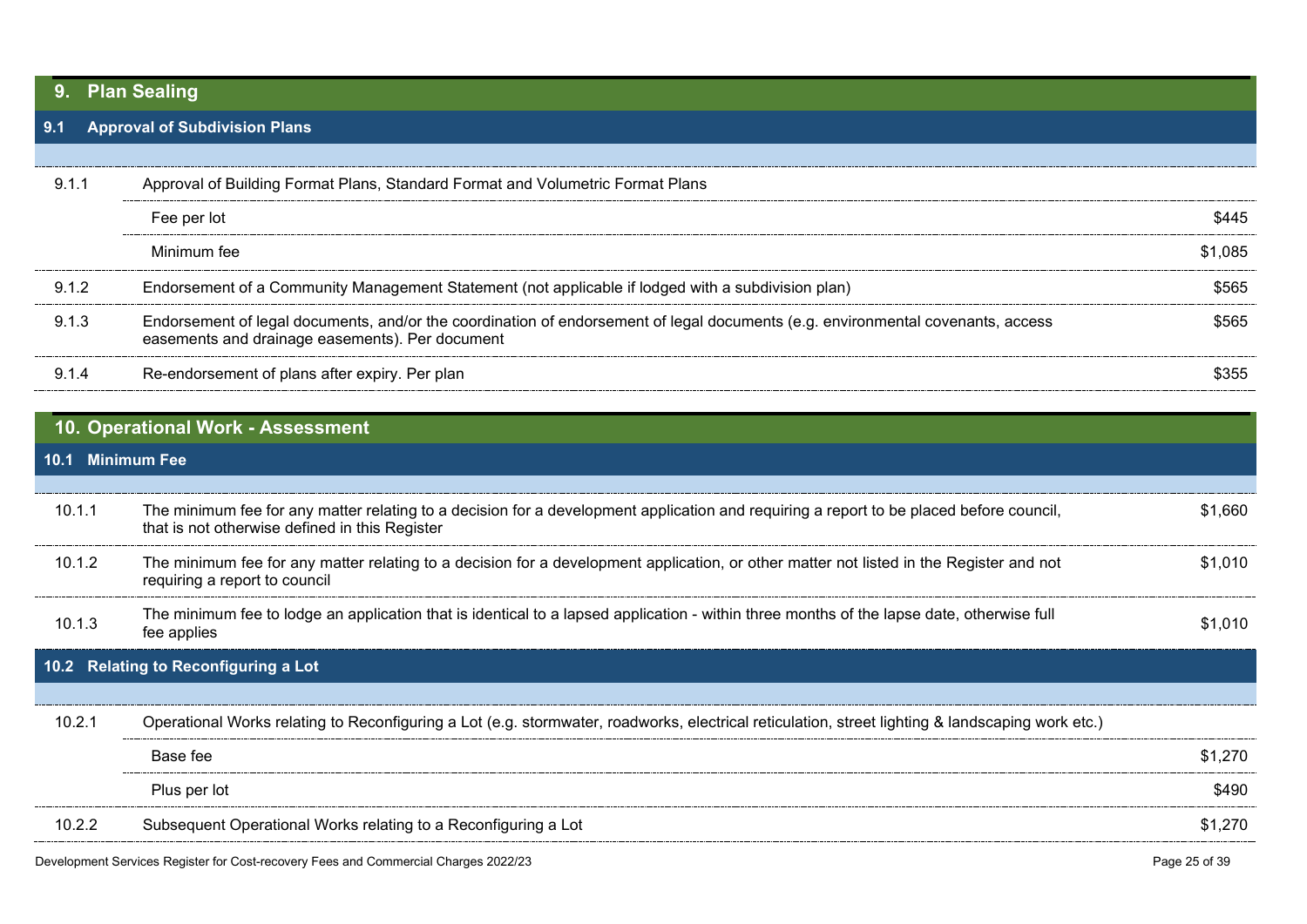# <span id="page-25-0"></span>**10.3 Relating to Material Change of Use**

<span id="page-25-3"></span><span id="page-25-2"></span><span id="page-25-1"></span>

| 10.3.1 | Works relating to external road works, stormwater, landscaping work, car parking and driveways within a development stage. The charge is based on the site<br>area for each stage, which is the defined as the development footprint area of the approved use |                                                |
|--------|---------------------------------------------------------------------------------------------------------------------------------------------------------------------------------------------------------------------------------------------------------------|------------------------------------------------|
|        | Up to $1000m^2$                                                                                                                                                                                                                                               | \$2,495                                        |
|        | 1001-1200m <sup>2</sup>                                                                                                                                                                                                                                       | \$3,200                                        |
|        | 1201-1400m <sup>2</sup>                                                                                                                                                                                                                                       | \$4,010                                        |
|        | $1401m2$ and above                                                                                                                                                                                                                                            | \$4,650                                        |
| 10.4   | <b>Advertising Device</b>                                                                                                                                                                                                                                     |                                                |
|        |                                                                                                                                                                                                                                                               |                                                |
| 10.4.1 | Signs - per application                                                                                                                                                                                                                                       | \$1,335                                        |
| 10.5_  | Operational works not relating to Reconfiguring a Lot or Material Change of Use                                                                                                                                                                               |                                                |
| 10.5.1 | Works not relating to Reconfiguring a Lot or Material Change of Use or other development approvals (e.g. bulk earthworks, changes to natural surface levels,<br>bridges, other infrastructure):                                                               |                                                |
|        | Minimum fee (where the 0.5% estimated value of work exceeds the minimum fee, the maximum fee will be applied)                                                                                                                                                 | \$1,900                                        |
|        | Maximum fee (whichever is the lesser)                                                                                                                                                                                                                         | \$25,000 or 0.5% of<br>estimated value of work |
| 10.6   | <b>Operational Works for Excavation and Filling</b>                                                                                                                                                                                                           |                                                |
|        |                                                                                                                                                                                                                                                               |                                                |
| 10.6.1 | Carrying out Operational Works for Excavation and Filling to establish a dam and where excavated material remains on-site:                                                                                                                                    |                                                |
|        | Where no overlays apply                                                                                                                                                                                                                                       | \$465                                          |
|        | Where one or more overlays apply                                                                                                                                                                                                                              | \$1,010                                        |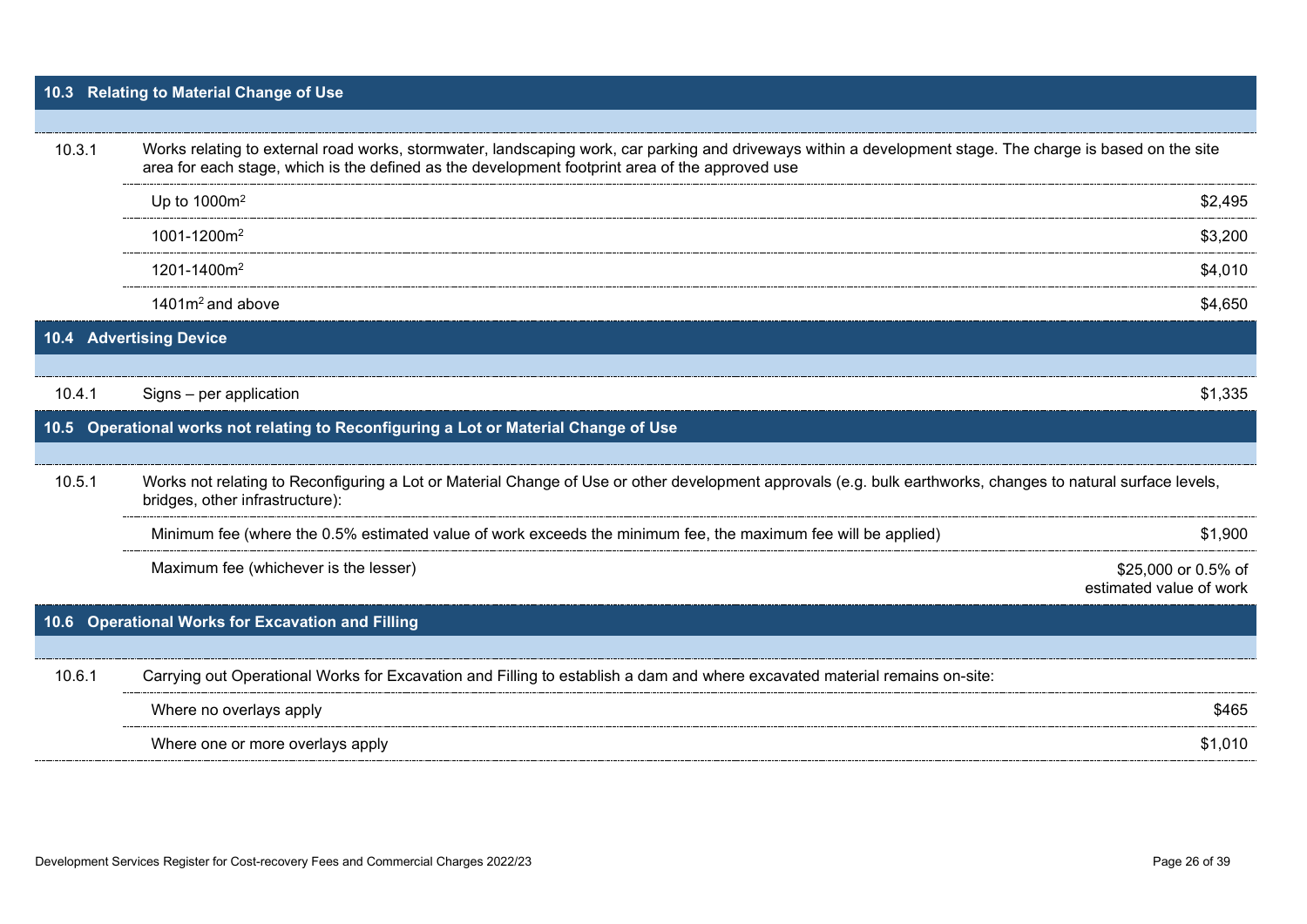<span id="page-26-4"></span><span id="page-26-3"></span><span id="page-26-2"></span><span id="page-26-1"></span><span id="page-26-0"></span>

| $\overline{10.7}$ | <b>Prescribed Tidal Works</b>                                                                                                                                |         |
|-------------------|--------------------------------------------------------------------------------------------------------------------------------------------------------------|---------|
|                   |                                                                                                                                                              |         |
| 10.7.1            | Carrying out Operational Work for Prescribed Tidal Works (pontoons, decks & boat ramps for private use associated with a residential<br>use)                 | \$1,285 |
| 10.7.2            | Carrying out Operational Work for Prescribed Tidal Works (all other Prescribed Tidal Works)                                                                  | \$2,005 |
|                   | 10.8 Vehicle crossover                                                                                                                                       |         |
|                   |                                                                                                                                                              |         |
| 10.8.1            | Vehicle crossover                                                                                                                                            | \$465   |
|                   | 10.9 Domestic Vegetation Clearing                                                                                                                            |         |
| 10.9.1            | Vegetation clearing (area to be cleared - measured to the outer drip line)                                                                                   |         |
|                   | Less than 50m <sup>2</sup>                                                                                                                                   | \$85    |
|                   | Over 50m <sup>2</sup>                                                                                                                                        | \$175   |
|                   | 11. Operational Work - Construction                                                                                                                          |         |
| 11.1              | Relating to Reconfiguring a Lot                                                                                                                              |         |
|                   |                                                                                                                                                              |         |
| 11.1.1            | Prestart meeting and prescribed council inspections for stormwater, roadworks, driveways, electrical reticulation, street lighting and landscaping work etc. |         |
|                   | Base fee                                                                                                                                                     | \$810   |
|                   | Plus per lot                                                                                                                                                 | \$115   |
| 11.1.2            | Additional inspection beyond prescribed council inspections - per inspection                                                                                 | \$425   |
| 11.1.3            | Subsequent pre-start meeting request relating to a Reconfiguring a Lot                                                                                       | \$810   |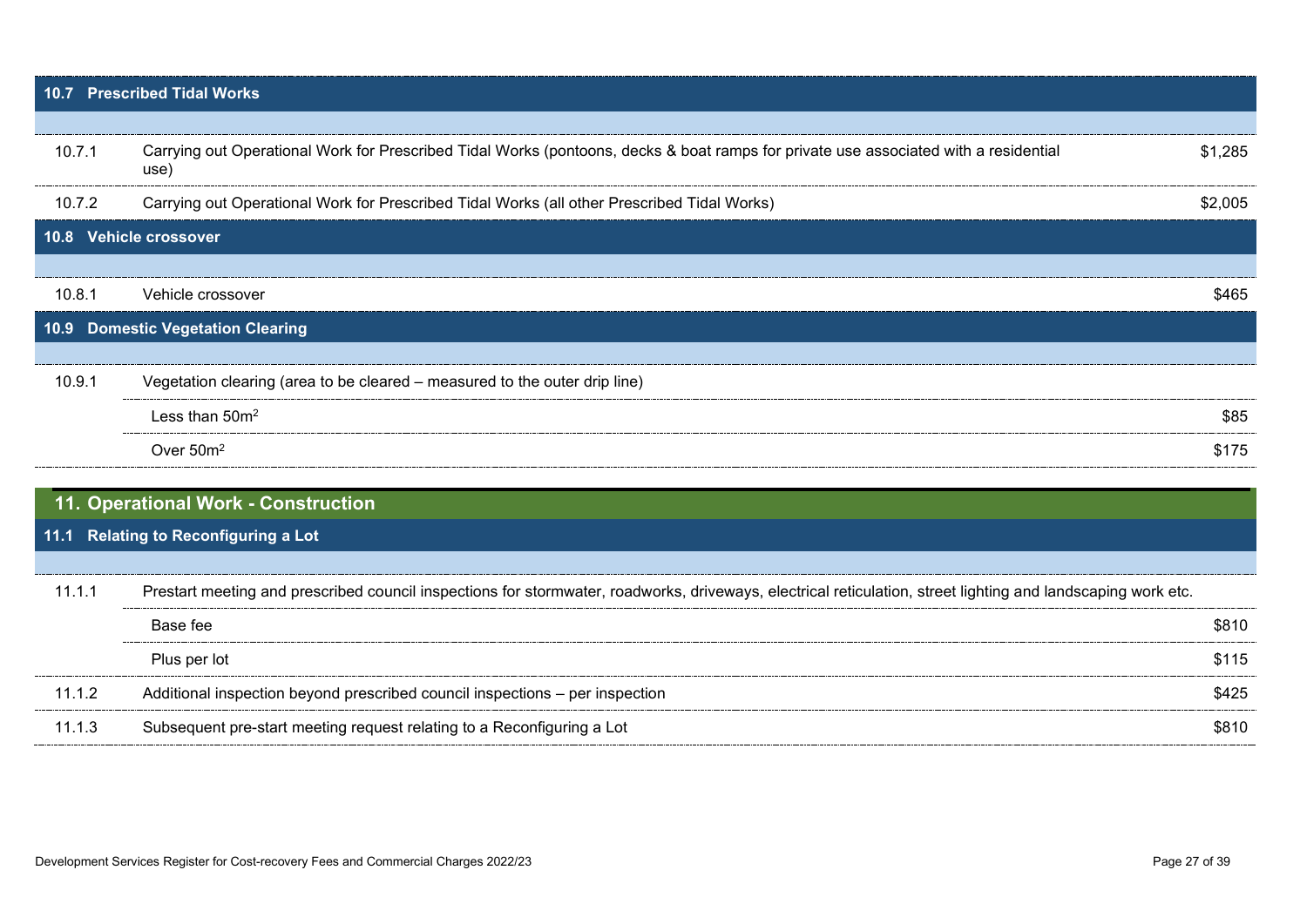# <span id="page-27-0"></span>**11.2 Relating to Material Change of Use**

| 11.2.1 | Prestart meeting and prescribed council inspections for works that will become council infrastructure including roadworks, stormwater, landscaping work etc. or<br>are required by an Operational Work approval |                                               |
|--------|-----------------------------------------------------------------------------------------------------------------------------------------------------------------------------------------------------------------|-----------------------------------------------|
|        | Minimum fee (where the 0.3% estimated value of work exceeds the minimum fee, the maximum fee will be applied)                                                                                                   | \$580                                         |
|        | Maximum fee (whichever is the lesser)                                                                                                                                                                           | \$5,000 or 0.3% of<br>estimated value of work |
| 11.2.2 | Additional inspection beyond prescribed council inspections – per inspection                                                                                                                                    | \$425                                         |
| 11.2.3 | Subsequent pre-start meeting request relating to a Material Change of Use                                                                                                                                       | \$580                                         |
|        | 11.3 Priority Development Area (PDA)                                                                                                                                                                            |                                               |
|        |                                                                                                                                                                                                                 |                                               |
| 11.3.1 | Development inspections and review                                                                                                                                                                              |                                               |
|        | Minimum fee                                                                                                                                                                                                     | \$935                                         |
|        | Plus per lot                                                                                                                                                                                                    | 6260                                          |

# <span id="page-27-2"></span><span id="page-27-1"></span>**12. Major Development Area Applications - Kawana Waters**

*Fees associated with Master Plan applications in accordance with the Kawana Waters Development Agreement (neighbourhood/village plan, detailed planning area plan, precinct/estate plan or site development plan) attract no application fee if the land is in the ownership of the master developer.* 

*All application types not listed in the below section – please refer to other relevant sections of the fees and charges*

<span id="page-27-4"></span><span id="page-27-3"></span>

|        | 12.1 Kawana Master Plan Applications                                                                                                                |                        |
|--------|-----------------------------------------------------------------------------------------------------------------------------------------------------|------------------------|
|        |                                                                                                                                                     |                        |
| 12.1.1 | Site Development Master Plan (per plan)                                                                                                             | \$50,950               |
|        | 12.2 Kawana Design Plan Applications                                                                                                                |                        |
|        |                                                                                                                                                     |                        |
| 12.2.1 | Design Plan application fees shall be the same as the fee for a Code Assessable Reconfiguring a Lot application fee for the same<br>number of lots. | As per code assessment |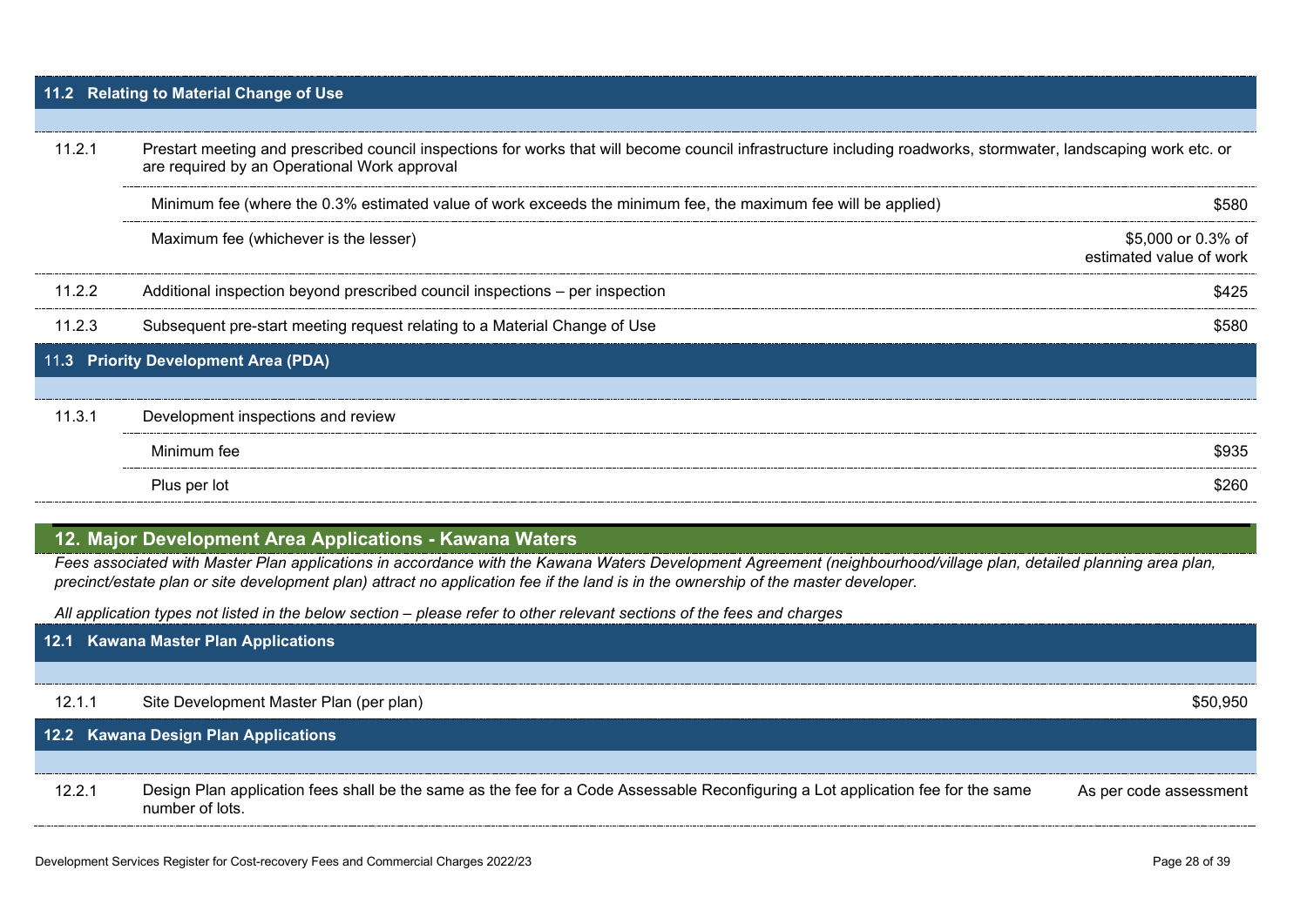<span id="page-28-0"></span>

|        | 12.3 Kawana Master Plan Amendments                                                                      |            |
|--------|---------------------------------------------------------------------------------------------------------|------------|
| 12.3.1 | Structure plan amendments                                                                               | <b>POA</b> |
| 12.3.2 | Site development master plan amendment:                                                                 |            |
|        | Minor                                                                                                   | \$8.950    |
|        | Major                                                                                                   | \$33.530   |
| 12.3.3 | Other than Site Development Plan minor change (not involving changes to land use):                      |            |
|        | Kawana Master Plans                                                                                     | \$4.290    |
|        | Note: The determination of the amendment as minor or major shall be made by council prior to lodgement. |            |
|        | 12.4 Kawana Clearance to Instigate Settlement                                                           |            |
|        |                                                                                                         |            |
| 12.4.1 | Clearance to instigate settlement                                                                       |            |

<span id="page-28-1"></span>

| Base fee     | \$565 |
|--------------|-------|
| Plus per lot | \$195 |

# <span id="page-28-2"></span>**13. Major Development Area Applications - Palmview**

*All application types not listed in the below section – please refer to other relevant sections of the fees and charges*

<span id="page-28-3"></span>

|        | 13.1 Palmview Development Applications                                                                                                                                                                                                             |  |  |
|--------|----------------------------------------------------------------------------------------------------------------------------------------------------------------------------------------------------------------------------------------------------|--|--|
|        |                                                                                                                                                                                                                                                    |  |  |
| 13.1.1 | Area Development Application                                                                                                                                                                                                                       |  |  |
| 13.1.2 | Change to an Area Development Approval                                                                                                                                                                                                             |  |  |
| 13.1.3 | Assessment of technical reports (submitted post approval of Area Development Application). Reports include: Local Ecological and<br>Landscape Protection and Rehabilitation Plans, Biodiversity Offset Plan, Fire Management Plan, etc. per report |  |  |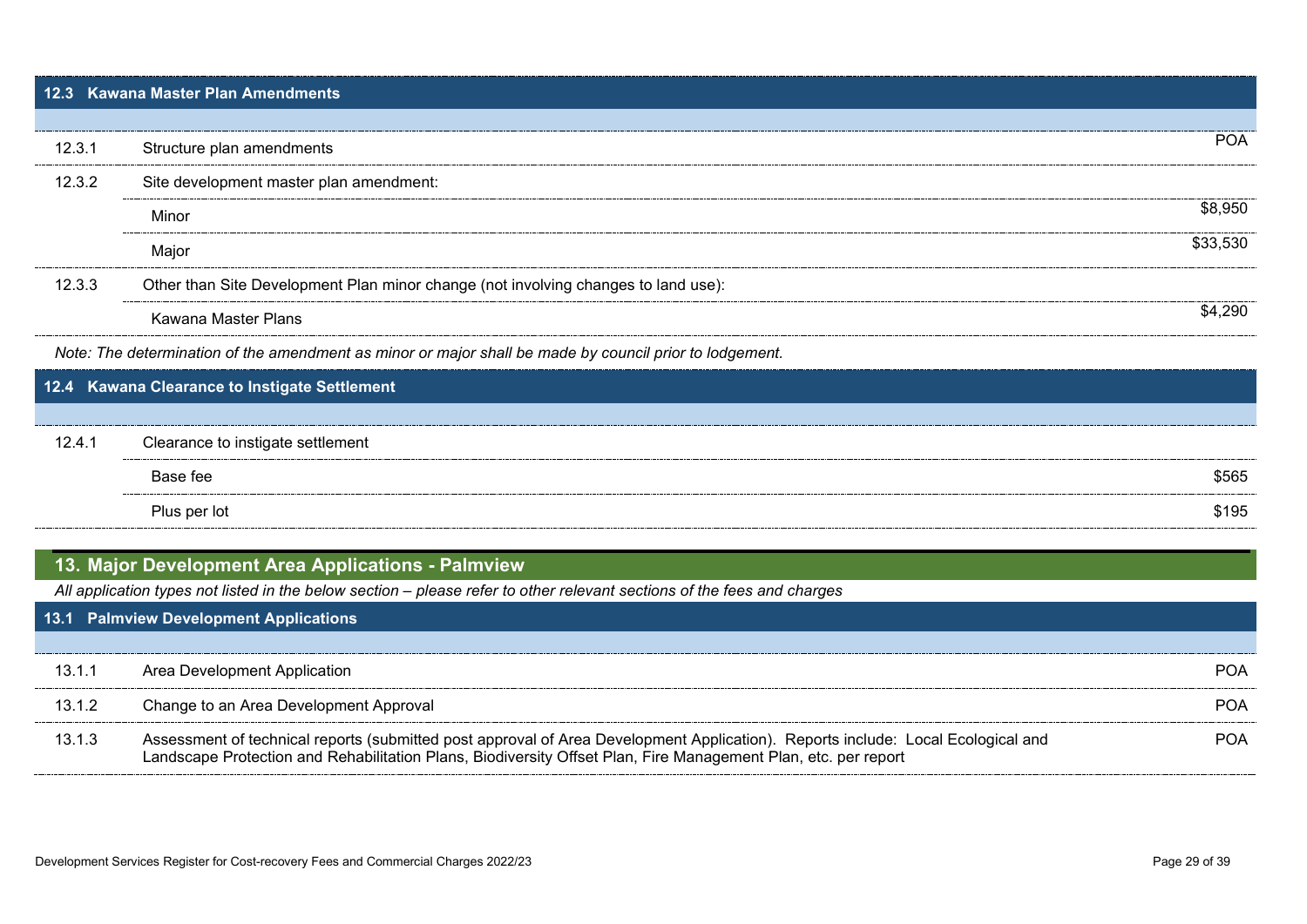<span id="page-29-1"></span><span id="page-29-0"></span>

|                           | <b>13.2 Palmview Amendments</b>                                                                                                                                                                                                                                                                                                   |            |
|---------------------------|-----------------------------------------------------------------------------------------------------------------------------------------------------------------------------------------------------------------------------------------------------------------------------------------------------------------------------------|------------|
|                           |                                                                                                                                                                                                                                                                                                                                   |            |
| 13.2.1                    | <b>Palmview Structure Plan amendments</b>                                                                                                                                                                                                                                                                                         | <b>POA</b> |
| 13.2.2                    | Change to an Area Development Approval                                                                                                                                                                                                                                                                                            | <b>POA</b> |
| <b>13.3 Contributions</b> |                                                                                                                                                                                                                                                                                                                                   |            |
|                           | Contributions are required under the Palmview Structure Plan Area Infrastructure Agreement 2010 (Consolidation No. 2) and administration of Prescribed Notices under the<br>Palmview Structure Plan Area                                                                                                                          |            |
| 13.3.1                    | Infrastructure Agreement 2010 (Consolidation No. 2) (excluding Notices associated with the Palmview Prescribed Road<br>Infrastructure)                                                                                                                                                                                            | <b>POA</b> |
| 13.3.2                    | Administration of bank guarantees/performance securities (excluding bonds or security associated with the Palmview Prescribed<br>Road Infrastructure)                                                                                                                                                                             | \$565      |
|                           | 14. Post Development Approval Processes                                                                                                                                                                                                                                                                                           |            |
|                           | This section covers the general assessment of plans, documents or works (excluding Approval of Subdivision Plans, Building and Plumbing) associated a change to an<br>approval after the decision starts to have effect, including referrals where council was not the Assessment Manager or a pre-request for a Response Notice. |            |
|                           | Note: Refer to Section 3 of the Register for relevant fees associated with minor change, other change and extensions of approval for a Dwelling house and Dual occupancy                                                                                                                                                          |            |
|                           | 14.1 Changing a Development Approval                                                                                                                                                                                                                                                                                              |            |
| 14.1.1                    | Minor Change involving a change to or cancelling of one condition only and not involving a change to approved plans                                                                                                                                                                                                               | \$1,010    |
| 14.1.2                    | Minor Change involving changes to Operational Work approved plans (maximum four plans) and/or one condition                                                                                                                                                                                                                       | \$1.010    |

<span id="page-29-3"></span><span id="page-29-2"></span>14.1.3 Minor Change involving changes to approved plans and/or involving a change to or cancelling up to 5 conditions \$2,860

14.1.4 All other Minor Changes 25% of the application fee calculated as if the application were a new application or a minimum fee of \$4,390, whichever is the greater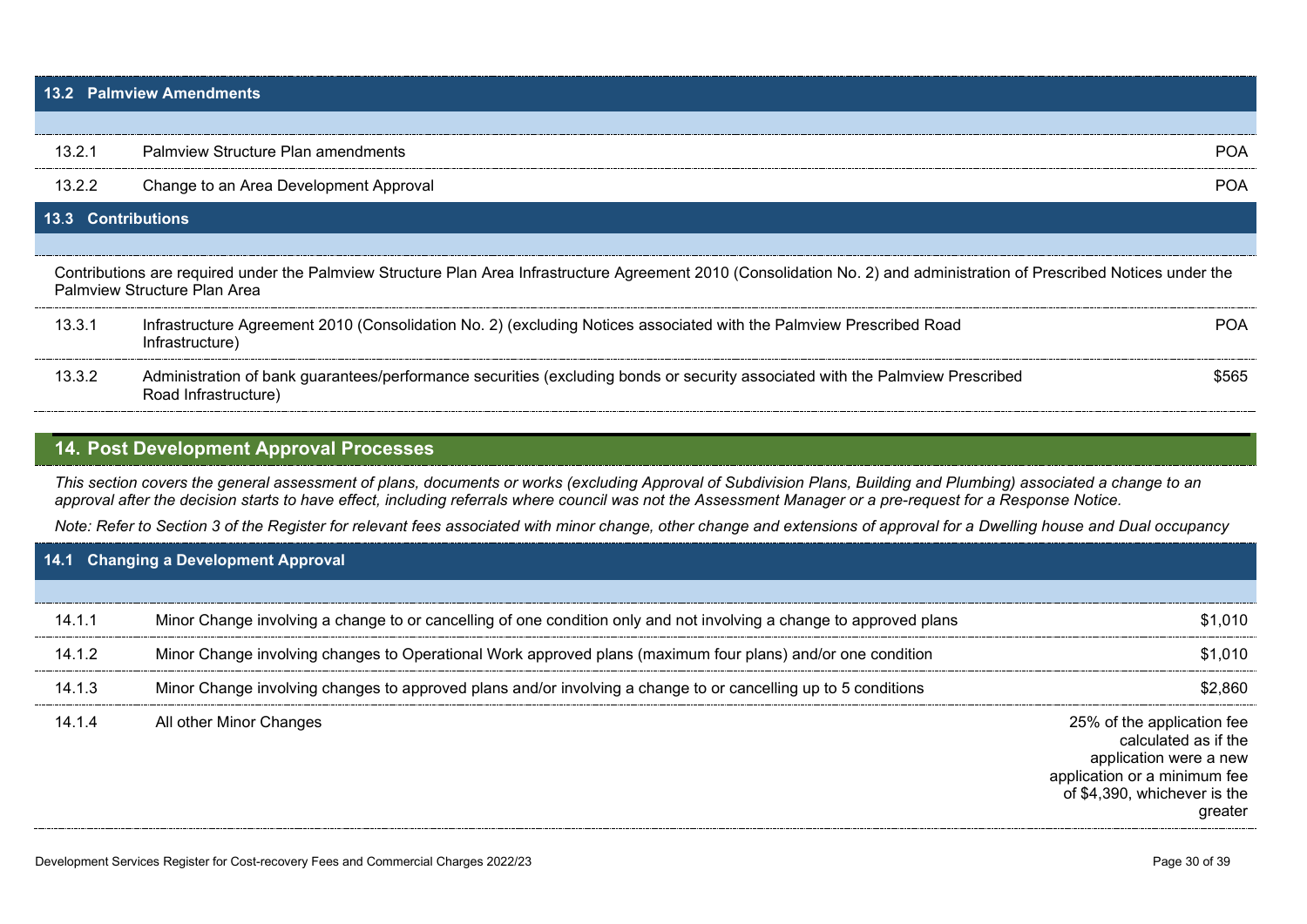<span id="page-30-0"></span>

| 14.1.5 | Other Change (for the extent of development proposed by the change to the approval only)                                                                                                                                                           | 100% of the application fee<br>calculated as if the<br>application were a new<br>application or a minimum fee<br>of \$4,390, whichever is the<br>greater |
|--------|----------------------------------------------------------------------------------------------------------------------------------------------------------------------------------------------------------------------------------------------------|----------------------------------------------------------------------------------------------------------------------------------------------------------|
| 14.1.6 | Change to a Variation Request approved under the Planning Act 2016, or a Preliminary Approval Overriding the Planning<br>Scheme under either Section 242 of the Sustainable Planning Act 2009 or Section 3.1.6 of the Integrated Planning Act 1997 | <b>POA</b>                                                                                                                                               |
|        | 14.2 Extending a Development Approval                                                                                                                                                                                                              |                                                                                                                                                          |
|        |                                                                                                                                                                                                                                                    |                                                                                                                                                          |
| 14.2.1 | Extension of currency period in relation to the same planning scheme under which the development approval was issued<br>(excluding Dwelling House and Dual occupancy)                                                                              | 25% of the application fee<br>calculated as if the<br>application were a new<br>application or a minimum<br>fee of \$2,085, whichever<br>is the greater  |
|        | 14.3 Other post approval fees                                                                                                                                                                                                                      |                                                                                                                                                          |

<span id="page-30-1"></span>

| 14.3.1 | Generally in accordance requests following an approval                                                                            | \$515   |
|--------|-----------------------------------------------------------------------------------------------------------------------------------|---------|
| 14.3.2 | Submission of a Lake Management Plan as a requirement of condition of approval (including Master Plan approvals) post<br>approval | \$9,040 |
| 14.3.3 | Assessment and endorsement of plans and documents as a requirement of condition of approval post approval                         | \$515   |
| 14.3.4 | Bond or bank guarantee relating to any development and/or approval (excluding uncompleted works bonds) Post approval              | \$575   |
| 14.3.5 | Uncompleted works bonds relating to any development and/or approval post approval                                                 | \$1,010 |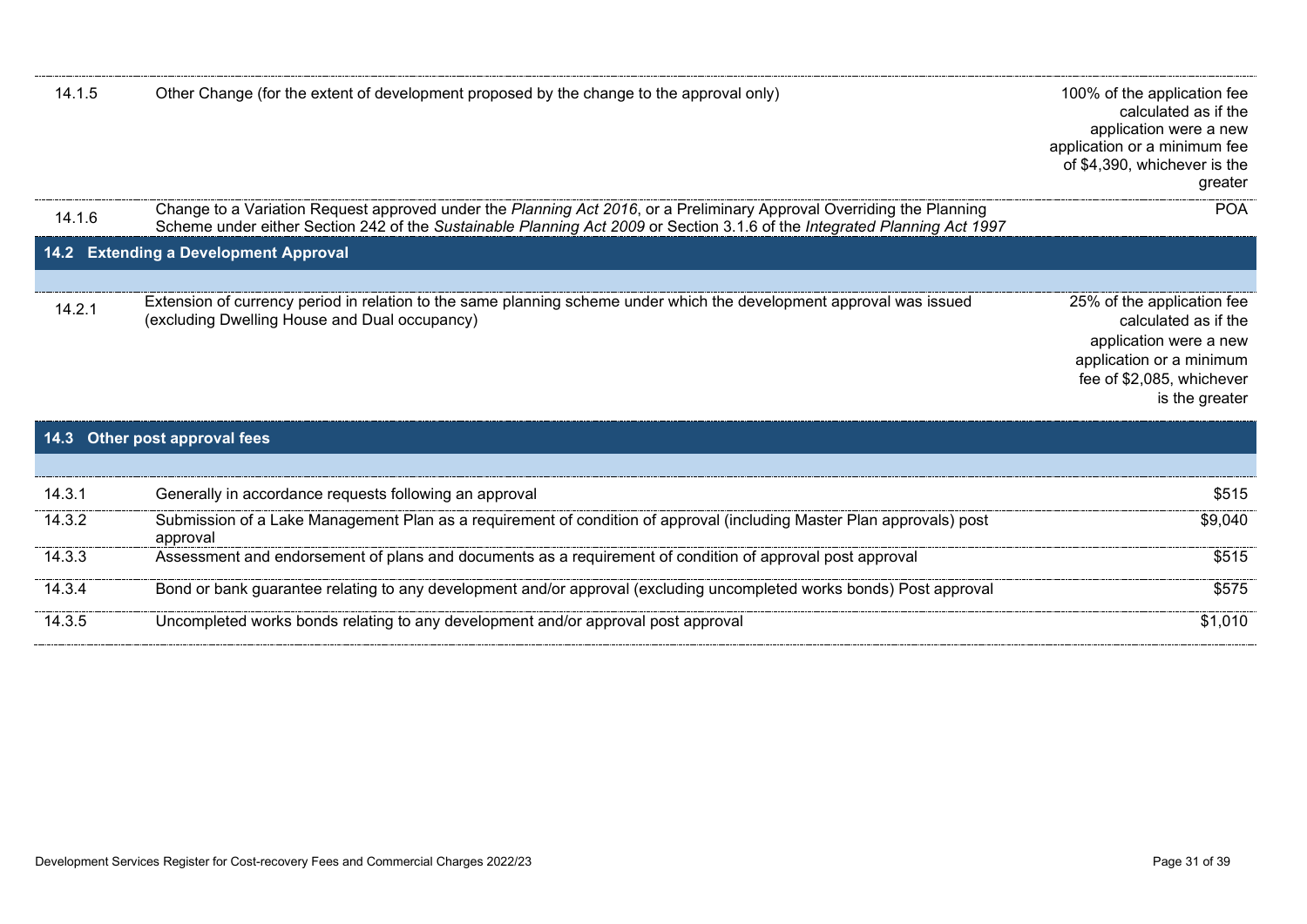<span id="page-31-3"></span><span id="page-31-2"></span><span id="page-31-1"></span><span id="page-31-0"></span>

|                                                                                                                                                                                                             | 15. Building Work                                                                                                                                                                         |            |
|-------------------------------------------------------------------------------------------------------------------------------------------------------------------------------------------------------------|-------------------------------------------------------------------------------------------------------------------------------------------------------------------------------------------|------------|
| 15.1 Minimum Fee                                                                                                                                                                                            |                                                                                                                                                                                           |            |
|                                                                                                                                                                                                             |                                                                                                                                                                                           |            |
| 15.1.1                                                                                                                                                                                                      | The minimum fee for any matter relating to a decision for a development application and requiring a report to be placed before<br>council, that is not otherwise defined in this Register | \$1,660    |
| 15.1.2                                                                                                                                                                                                      | The minimum fee for any matter relating to a decision for a development application, or other matter not listed in the Register and<br>not requiring a report to council                  |            |
| 15.1.3                                                                                                                                                                                                      | The minimum fee to lodge an application that is identical to a lapsed application - within three months of the lapse date,<br>otherwise full fee applies                                  |            |
| 15.2                                                                                                                                                                                                        | <b>Building Work Applications</b>                                                                                                                                                         |            |
|                                                                                                                                                                                                             |                                                                                                                                                                                           |            |
| 15.2.1                                                                                                                                                                                                      | Building work not associated with a Material Change of Use (excluding Dwelling house and Dual occupancy)                                                                                  | \$2,855    |
| Where an application for demolition (including partial demolition) or removal of a structure or place affected by the cultural<br>15.2.2<br>heritage provisions of the Sunshine Coast Planning Scheme 2014. |                                                                                                                                                                                           | \$1,590    |
| 15.3                                                                                                                                                                                                        | <b>Building Work General</b>                                                                                                                                                              |            |
|                                                                                                                                                                                                             |                                                                                                                                                                                           |            |
| 15.3.1                                                                                                                                                                                                      | Building Work application (where council is the Assessment Manager)                                                                                                                       | <b>POA</b> |
| 15.3.2                                                                                                                                                                                                      | Budget Accommodation buildings - compliance with the Fire Safety Standard (inspection and report)                                                                                         |            |
|                                                                                                                                                                                                             | Up to 20 persons accommodated                                                                                                                                                             | \$795      |
|                                                                                                                                                                                                             | 21 and over persons accommodated                                                                                                                                                          | \$1,005    |
| 15.3.3                                                                                                                                                                                                      | Request for approval of longer period to comply with the Fire Safety Standard                                                                                                             | \$335      |
| 15.3.4                                                                                                                                                                                                      | Building work for residential services                                                                                                                                                    |            |
|                                                                                                                                                                                                             | Up to 20 persons accommodated                                                                                                                                                             | \$795      |
|                                                                                                                                                                                                             | 21 and over persons accommodated                                                                                                                                                          | \$1,005    |
| 15.3.5                                                                                                                                                                                                      | Building Work for Removal or Rebuilding                                                                                                                                                   | \$335      |
| 15.3.6                                                                                                                                                                                                      | Temporary accommodation buildings                                                                                                                                                         |            |
|                                                                                                                                                                                                             |                                                                                                                                                                                           |            |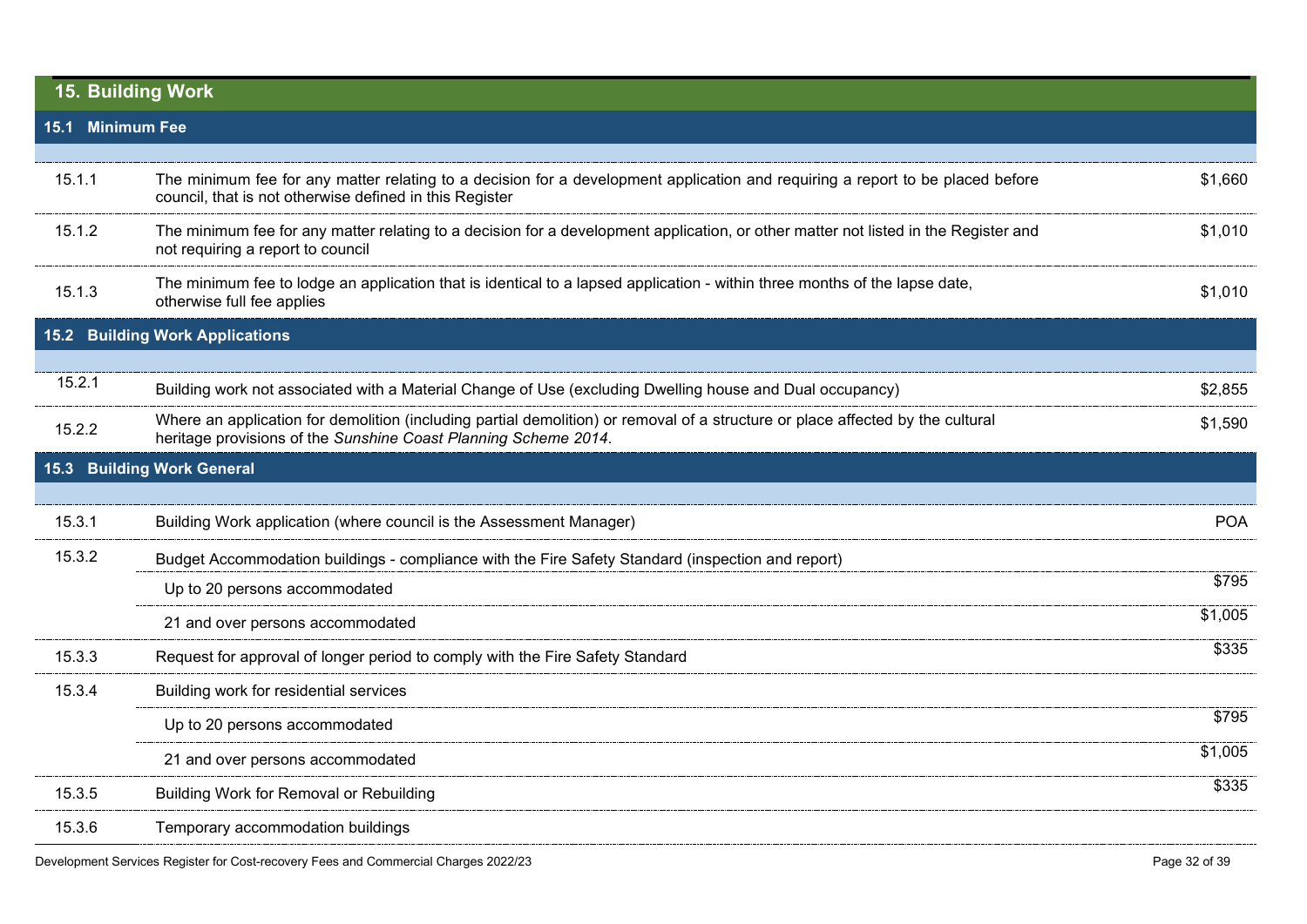<span id="page-32-3"></span><span id="page-32-2"></span><span id="page-32-1"></span><span id="page-32-0"></span>

|        | Up to 20 persons accommodated                                                                                            | \$795      |
|--------|--------------------------------------------------------------------------------------------------------------------------|------------|
|        | 21 and over persons accommodated                                                                                         | \$1,005    |
| 15.3.7 | Building work relating to end of trip facilities for Queensland Development Code, part 4.1                               | \$680      |
|        | 15.4 Post Building Work Approval                                                                                         |            |
| 15.4.1 | Extension of currency period by Private Building Certifier (where extending more than once as per legislation procedure) | \$330      |
| 15.4.2 | Change by Private Building Certifier to Building Work approval issued by council                                         | \$385      |
| 15.4.3 | Transfer of assessment manager functions to council to undertake building certification (including first inspection)     |            |
|        | Domestic building work                                                                                                   | \$465      |
|        | Commercial building work                                                                                                 | <b>POA</b> |
| 15.4.4 | Issue of a Certificate of Occupancy where not previously issued (assessment and one inspection only)                     | \$1,025    |
|        | 15.5 Building Work Inspections                                                                                           |            |
|        |                                                                                                                          |            |
| 15.5.1 | Out of date Building Work final inspection request for one single Class 1a or Class 10a buildings and structures         | \$645      |
| 15.5.2 | Out of date Building Work final inspection request for Class 1a duplexes or Class 2-9 buildings                          | <b>POA</b> |
|        | 15.6 Building Work or Rebuild Security Deposits                                                                          |            |
| 15.6.1 | Administration of security deposits                                                                                      | \$575      |
|        | 15.7 Private Building Certification Document Lodgement Fees                                                              |            |
| 15.7.1 | Online lodgement fee for all classes of building                                                                         | \$120      |
| 15.7.2 | Hardcopy and e-mailed lodgement fee for single Class 1 and Class 10 buildings and structures                             | \$220      |
| 15.7.3 | Hardcopy and e-mailed lodgement fee for multiple Class 1 and Class 2-9 buildings                                         | \$305      |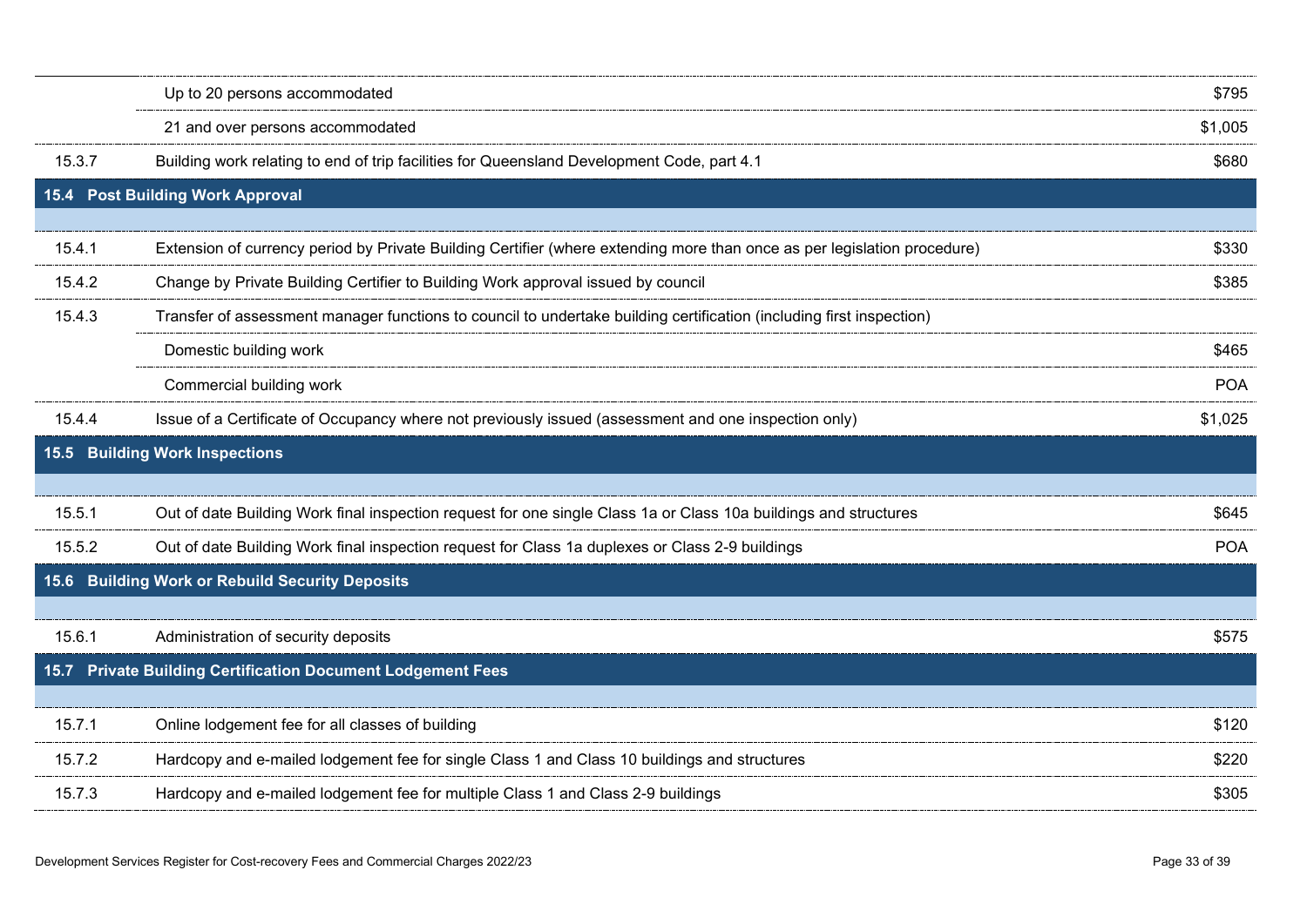<span id="page-33-0"></span>

| 15.8 Pool Fencing |                                                                |       |  |
|-------------------|----------------------------------------------------------------|-------|--|
|                   |                                                                |       |  |
| 15.8.1            | Pool fence exemption                                           | \$460 |  |
| 15.8.2            | Pool fence safety inspection and pool fence safety certificate | \$495 |  |
| 15.8.3            | Pool fence safety re-inspection                                | \$220 |  |

# <span id="page-33-1"></span>**16. Plumbing and Drainage Work**

<span id="page-33-2"></span>**16.1 Domestic – One new Class 1a or Class 10a building (does not include Dual occupancy)**

*For a Non-Sewered area, to calculate the combined application and inspection fee, multiply the total number of fixtures, appliances and apparatus by the fixture/appliance/apparatus fee and add the relevant base fee.* 

*For staged development, each development stage is classed as a separate plumbing and drainage work application for fee purposes.*

| \$1,400 |
|---------|
|         |
| \$795   |
| \$70    |
|         |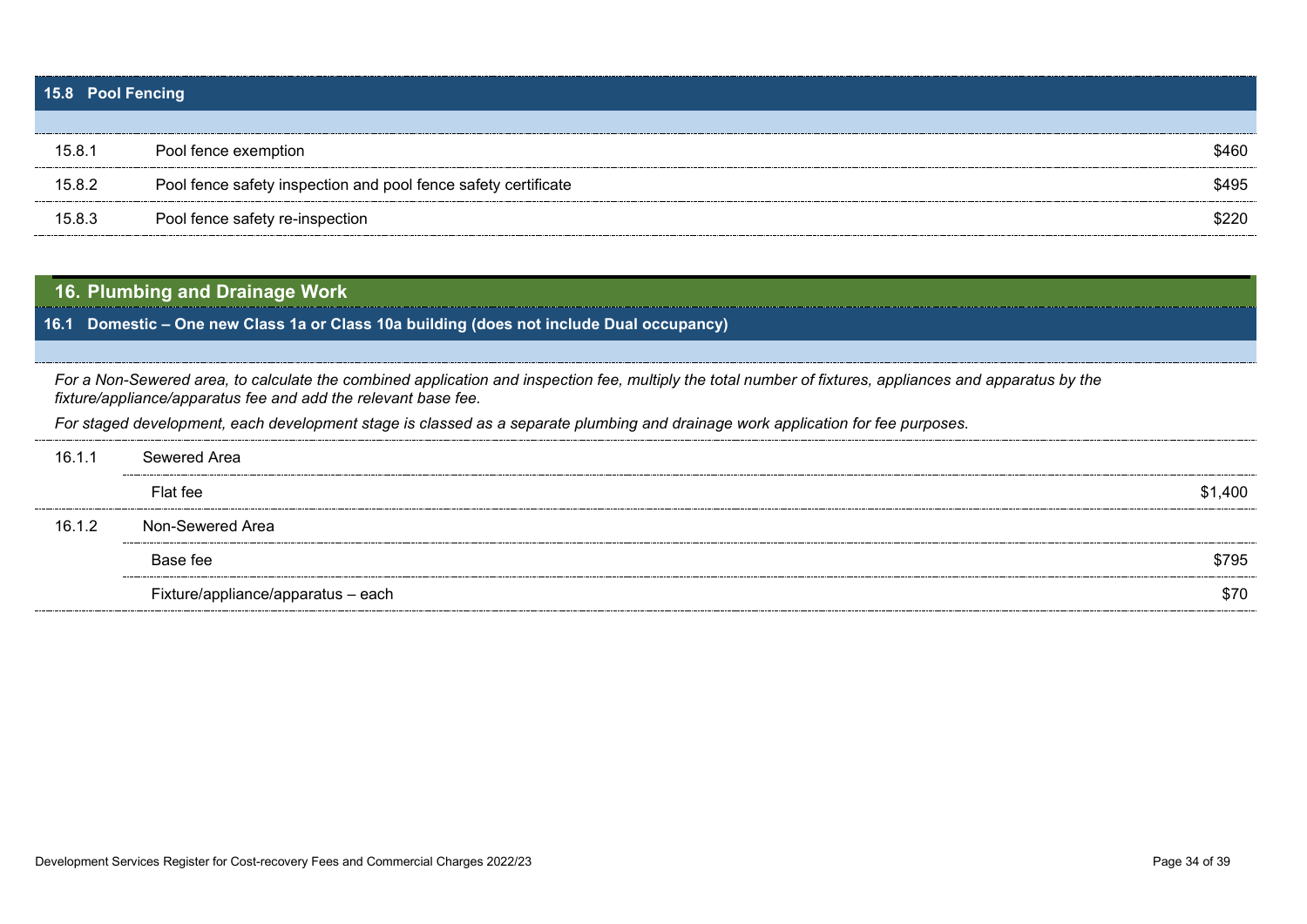## <span id="page-34-0"></span>**16.2 Commercial – Class 2-9 buildings, attached Class 1 buildings (includes Dual occupancy)**

*To calculate the combined application and inspection fee, multiply the total number of fixtures, fittings, appliances and apparatus by the fixture/appliance/apparatus fee and add the relevant base fee.* 

*For staged development, each development stage is classed as a separate plumbing application for fee purposes.*

*Note: Other fees must be added to the fee calculation such as internal water and sewer reticulation, fire services, sub meters and alternative solutions, where applicable.* 

*Where associated with another application, fire service fees such a hydrants and hose reels etc. are to be added to the fee calculation as appliances. Similarly, backflow prevention devices and trade waste devices are to be added as apparatus.* 

*A full list of fixtures, fittings, appliances, and apparatus is also available at [https://www.sunshinecoast.qld.gov.au/Development/Building-and-Plumbing/Lodging-](https://www.sunshinecoast.qld.gov.au/Development/Building-and-Plumbing/Lodging-Applications/Plumbing-List-of-Fixtures)[Applications/Plumbing-List-of-Fixtures.](https://www.sunshinecoast.qld.gov.au/Development/Building-and-Plumbing/Lodging-Applications/Plumbing-List-of-Fixtures)* 

| 16.2.1 | Sewered Area                                                                                |       |
|--------|---------------------------------------------------------------------------------------------|-------|
|        | Base fee                                                                                    | \$425 |
|        | Fixture/appliance/apparatus - each                                                          | \$90  |
| 16.2.2 | Non-Sewered Area                                                                            |       |
|        | Base fee                                                                                    | \$795 |
|        | Fixture/appliance/apparatus - each                                                          | \$90  |
| 16.2.3 | Internal water and sewer reticulation - per floor/per lot of each building or per allotment | \$270 |
| 16.2.4 | Fire services per floor of each building                                                    | \$145 |
| 16.2.5 | Unitywater sub meters:                                                                      |       |
|        | $1 - 5$ Unitywater sub meters                                                               | \$335 |
|        | Additional sub meters thereafter – each                                                     | \$20  |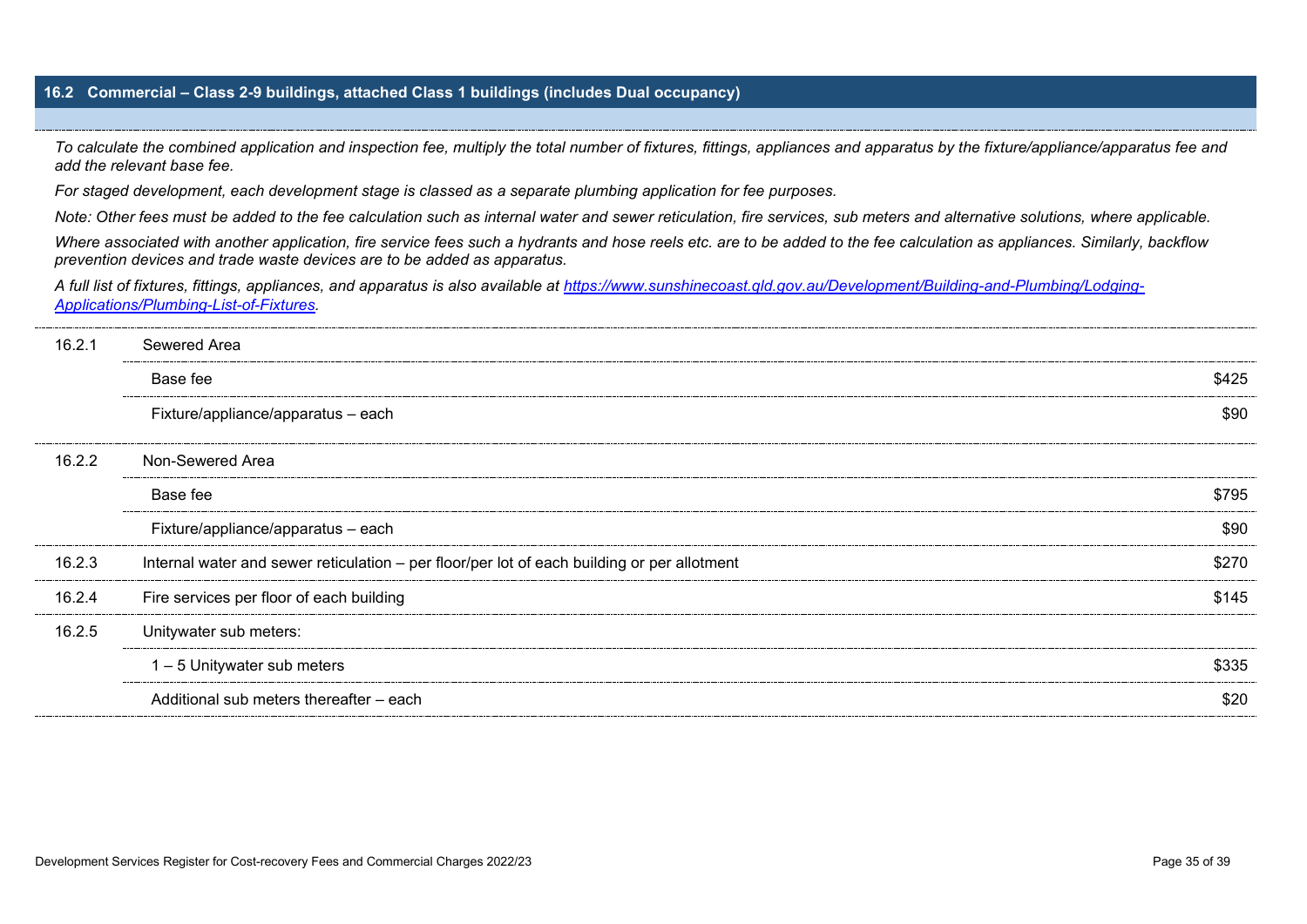<span id="page-35-2"></span><span id="page-35-1"></span><span id="page-35-0"></span>

|        | 16.3 Alternative/Performance Solutions                                                                                                                        |       |
|--------|---------------------------------------------------------------------------------------------------------------------------------------------------------------|-------|
|        |                                                                                                                                                               |       |
| 16.3.1 | Low complexity (i.e. solar hot water orientation) includes one inspection                                                                                     | \$280 |
| 16.3.2 | Medium complexity (i.e. innovative products) includes one inspection                                                                                          | \$565 |
| 16.3.3 | High complexity (i.e. warm water systems) includes one inspection                                                                                             | \$850 |
| 16.4   | <b>Amended Permits</b>                                                                                                                                        |       |
|        |                                                                                                                                                               |       |
| 16.4.1 | Submission of amended domestic plans/amended reports                                                                                                          |       |
|        | Base fee                                                                                                                                                      | \$425 |
|        | Additional fixture/appliance/apparatus - each                                                                                                                 | \$70  |
| 16.4.2 | Submission of amended commercial plans/amended reports                                                                                                        |       |
|        | Base fee                                                                                                                                                      | \$425 |
|        | Additional fixture/appliance/apparatus - each                                                                                                                 | \$90  |
| 16.4.3 | Change to on-site sewage treatment plant (plant model only), not including any change to land application area or reduction in<br>effluent standards/quality  | \$425 |
| 16.4.4 | Minor Amendment - change to Treatment Plant                                                                                                                   | \$195 |
| 16.4.5 | Extension of duration of plumbing and drainage work permit                                                                                                    | \$425 |
|        | 16.5 Stand-Alone Applications                                                                                                                                 |       |
|        |                                                                                                                                                               |       |
| 16.5.1 | Conversion/upgrade of existing On-site Sewerage Facility to new On-site Sewerage Facility including relocation/upgrade of Land<br>Application Area (flat fee) | \$620 |
| 16.5.2 | Decommission existing On-site Sewerage Facility (flat fee)                                                                                                    | \$540 |
| 16.5.3 | Installation of grey water treatment plant in a sewered area (flat fee)                                                                                       | \$620 |
| 16.5.4 | Connection of existing effluent system to sewer (flat fee)                                                                                                    | \$540 |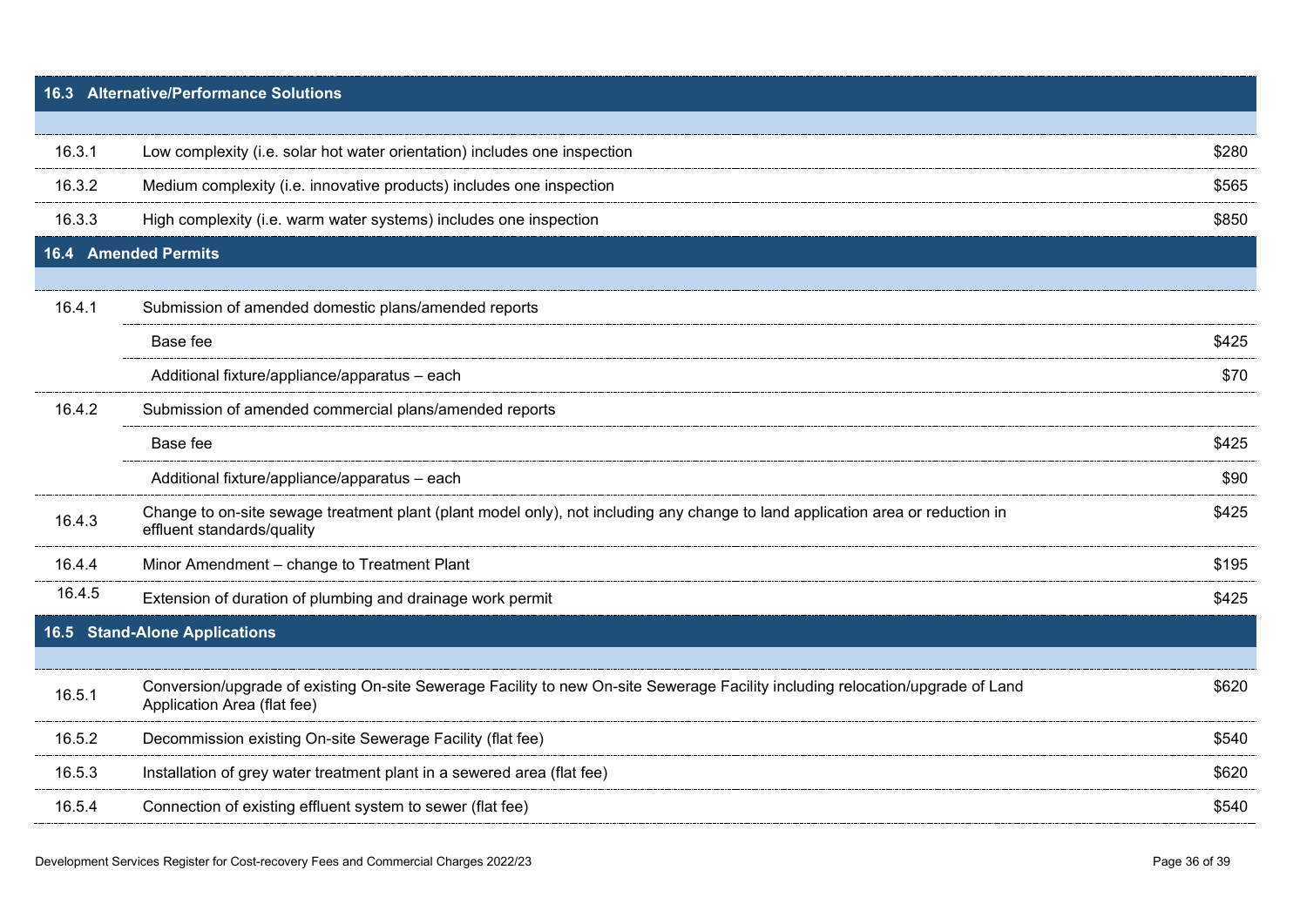<span id="page-36-2"></span><span id="page-36-1"></span><span id="page-36-0"></span>

| 16.5.5                                            | Connection of prefabricated building (flat fee)                                                                             | \$280      |
|---------------------------------------------------|-----------------------------------------------------------------------------------------------------------------------------|------------|
| 16.5.6                                            | Connection of prefabricated building in a non-sewered area (flat fee)                                                       | \$540      |
| 16.5.7                                            | Sewer cap off (flat fee)                                                                                                    | \$280      |
| 16.5.8                                            | Minor alteration of drain - commercial development (includes one inspection)                                                | \$280      |
| 16.5.9                                            | Site Amenities and Site Sheds for the duration of the project construction                                                  | \$595      |
| 16.6                                              | <b>Plumbing and Drainage Work Inspections</b>                                                                               |            |
|                                                   |                                                                                                                             |            |
| 16.6.1                                            | Re-inspection - per inspection                                                                                              | \$165      |
| 16.6.2                                            | Off-site inspection (including inspection and certification of individual prefabricated buildings or pods) – per inspection | \$175      |
| 16.6.3                                            | Notifiable work inspection - one inspection only                                                                            | \$280      |
| 16.6.4                                            | Inspection outside of 8:00 am to 4:00 pm Monday to Friday – per inspection                                                  | \$365      |
| 16.6.5                                            | Out of date plumbing final inspection request for one single Class 1a or Class 10a building                                 | \$645      |
| 16.6.6                                            | Out of date plumbing final inspection request for Class 1a duplexes and Class 2-9 buildings                                 | <b>POA</b> |
|                                                   | 16.7 Backflow Prevention Device Registration                                                                                |            |
|                                                   |                                                                                                                             |            |
| 16.7.1                                            | Backflow Prevention Device annual registration:                                                                             |            |
|                                                   | Per device                                                                                                                  | \$55       |
| <b>Plumbing and Drainage Work General</b><br>16.8 |                                                                                                                             |            |
|                                                   |                                                                                                                             |            |
| 16.8.1                                            | Referral fees (plumbing) local government concurrence agency per referral                                                   | \$510      |
| 16.8.2                                            | On-Site Sewerage Facilities hard copy administration fee                                                                    | \$30       |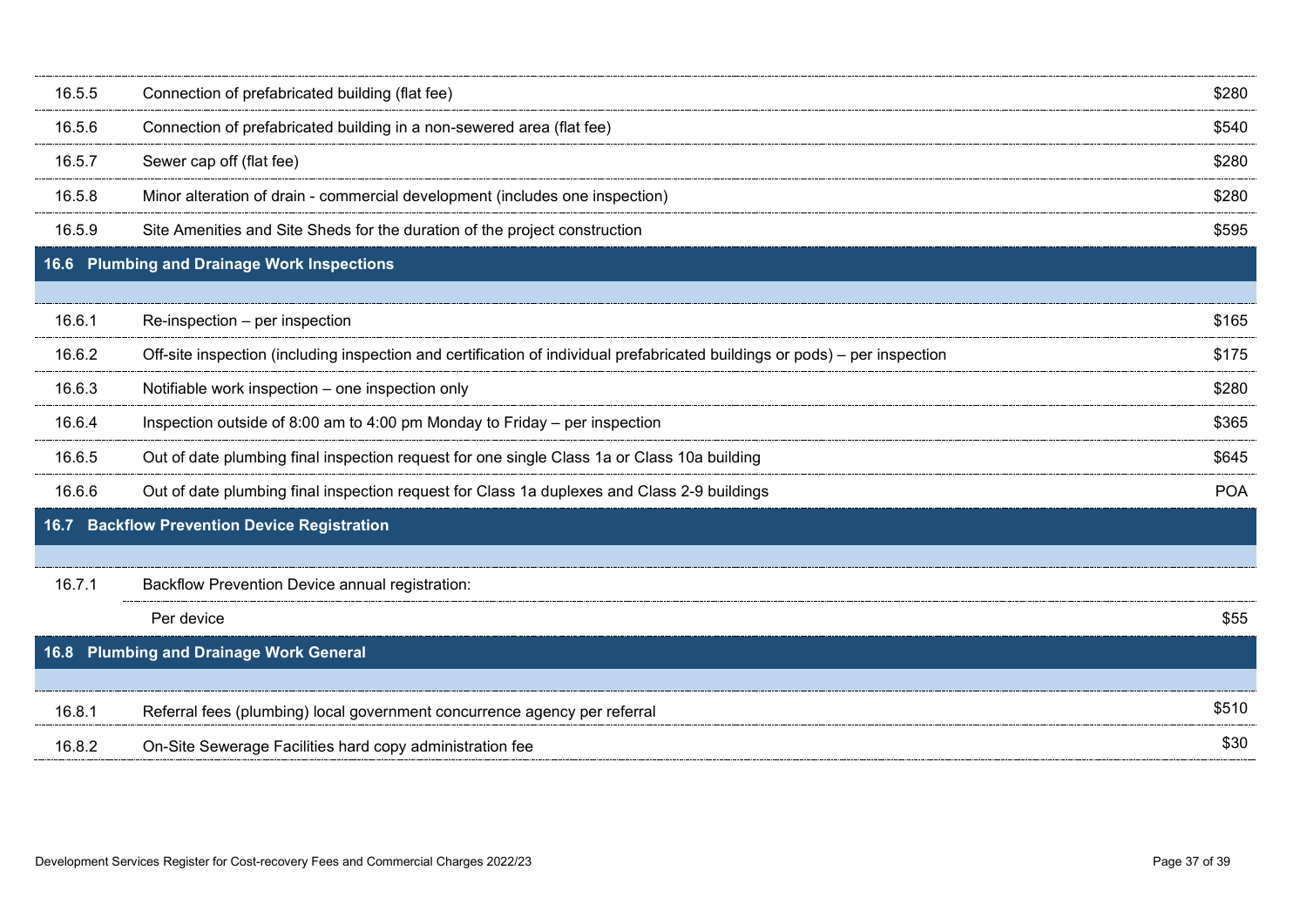# <span id="page-37-0"></span>**17. Historical Planning Scheme Policy Contributions**

*NOTE: For information regarding infrastructure charges under the current charging provisions refer to council's website Infrastructure Charges Resolution*

<span id="page-37-1"></span>

|        | 17.1 Caloundra City Council Planning Scheme Policy                                |         |
|--------|-----------------------------------------------------------------------------------|---------|
|        | <b>Water Supply Headworks contribution rates</b>                                  |         |
| 17.1.1 | Caloundra / Kawana:                                                               |         |
|        | Per capita                                                                        | \$2,608 |
|        | Per residential allotment                                                         | \$7,820 |
|        | Per additional allotment created where subdivision is in existing industrial zone | \$3,908 |
| 17.1.2 | <b>Hinterland Towns:</b>                                                          |         |
|        | Per capita                                                                        |         |
|        | Per residential allotment                                                         | \$2,586 |
|        | Per additional allotment created where subdivision is in existing industrial zone | \$7,766 |
| 17.1.3 | Maleny:                                                                           |         |
|        | Per capita                                                                        | \$2,450 |
|        | Per residential allotment                                                         | \$7,355 |
|        | Per additional allotment created where subdivision is in existing industrial zone | \$3,678 |
|        | <b>Sewerage Headworks Contribution Rates</b>                                      |         |
| 17.1.4 | Caloundra / Kawana:                                                               |         |
|        | Per capita                                                                        | \$2,252 |
|        | Per residential allotment                                                         | \$7,355 |
|        | Per additional allotment created where subdivision is in existing industrial zone | \$3,678 |